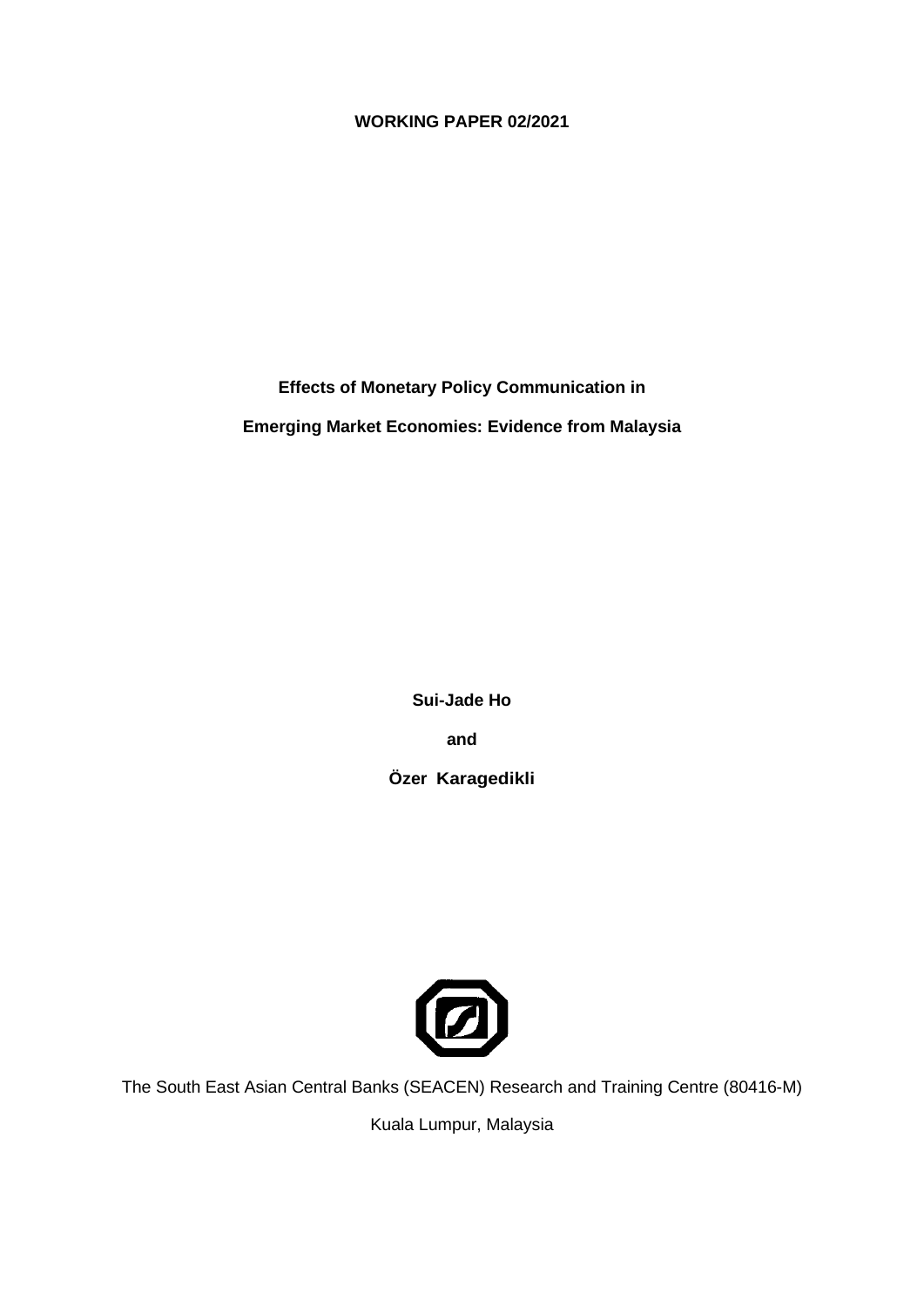#### **WORKING PAPER 02/2021**

**Effects of Monetary Policy Communication in**

**Emerging Market Economies: Evidence from Malaysia**

**Sui-Jade Ho**

**and** 

**Özer Karagedikli**

**July 2021**

**Disclaimer: This Working Paper should not be reported as representing the views of SEACEN or its member central banks/monetary authorities. The views expressed in this Working Paper are those of the author(s) and do not necessarily represent those of SEACEN or its member central banks/monetary authorities.**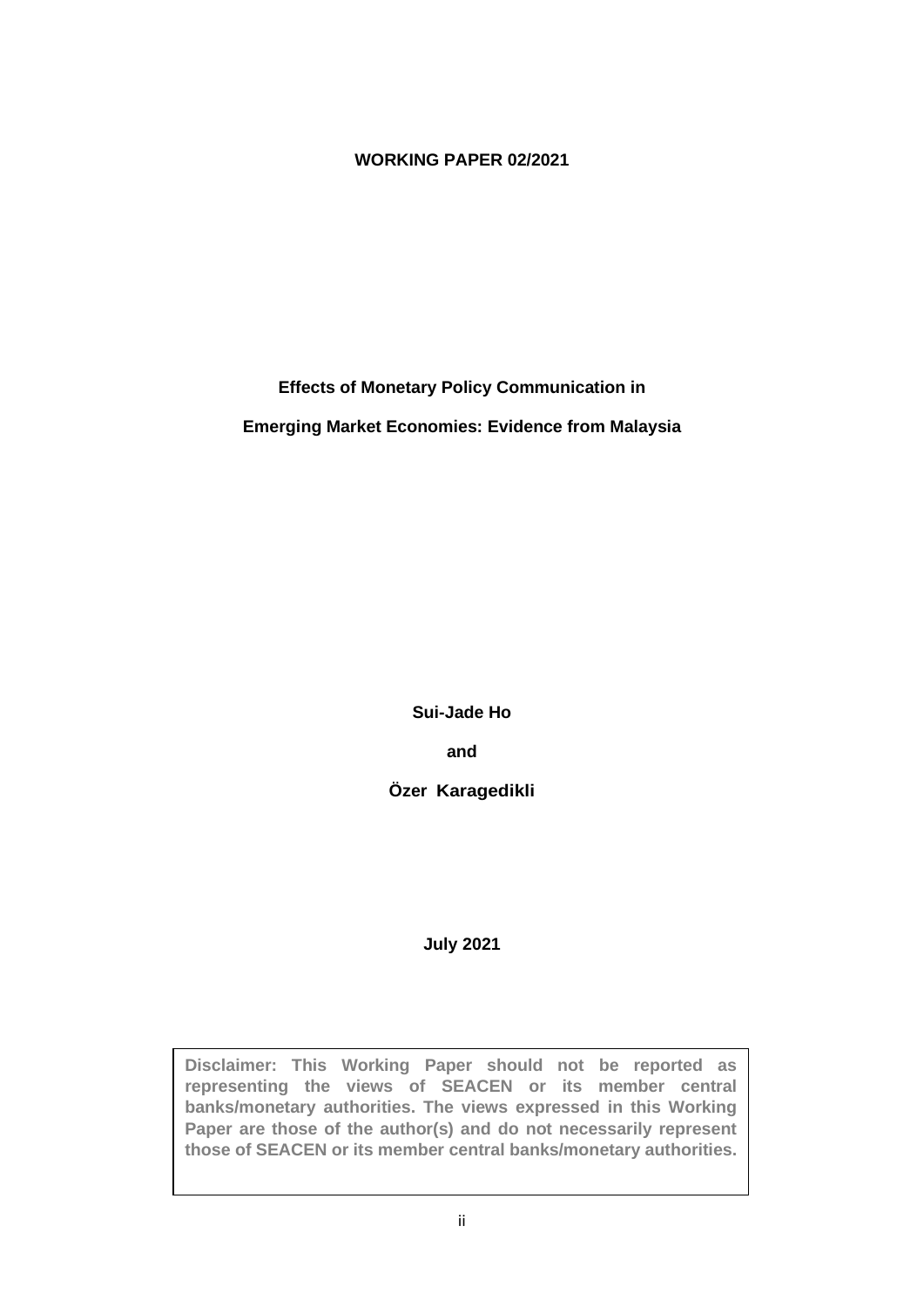#### **Table of Contents**

|                                                              | Page           |
|--------------------------------------------------------------|----------------|
| Abstract                                                     | 1              |
| 1. Introduction                                              | $\overline{2}$ |
| 2. Methodology                                               | 6              |
| 2.1 Factor Rotation – A Structural Interpretation of Factors | 9              |
| 3. Empirical Results                                         | 11             |
| 3.1 Path Factor and Monetary Policy Statements               | 13             |
| 4. Responses of Asset Prices                                 | 16             |
| 4.1 Government Bond Yields and Stock Prices                  | 16             |
| 4.2 Corporate Bond Yields and Spreads                        | 20             |
| 5. The Persistence of the Path Factor                        | 23             |
| 6. Conclusions                                               | 26             |
| References                                                   | 28             |
| A. Appendix                                                  | 31             |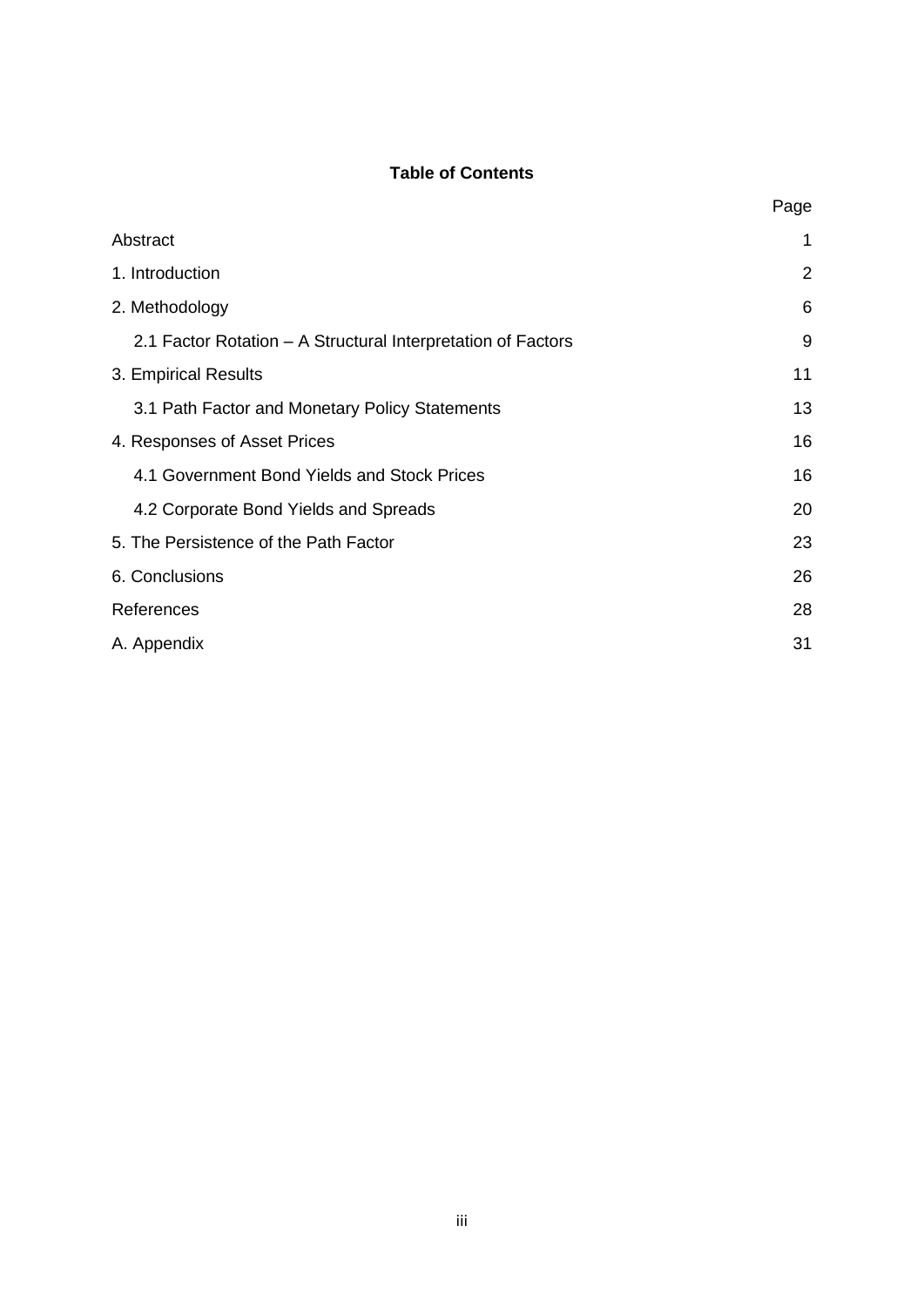## Effects of Monetary Policy Communication in Emerging Market Economies: Evidence from Malaysia\*

Sui-Jade Ho<sup>a</sup> and Özer Karagedikli<sup>b,c,d</sup>

<sup>a</sup> Bank Negara Malaysia b South East Asian Central Banks Research and Training (SEACEN) Centre <sup>c</sup> Centre for Applied Macroeconomic Analysis (CAMA) <sup>d</sup> University of Marburg

July 30, 2021

#### **Abstract**

By conducting a high-frequency event study similar to Gürkaynak et al. (2005), we find that two factors are needed to adequately capture the effects of monetary policy announcements for a non-inflation targeting emerging market economy, Malaysia. These factors are the surprise changes in the policy rate (Overnight Policy Rate, OPR) and the information about the future path of monetary policy. We find that the path factor has a strong influence on long-term government bond yields, corporate bond yields and spreads. Our findings are indicative of the view that monetary policy communication is mostly about revealing information pertaining to the central bank's assessment of the economic outlook, as opposed to an unconditional binding commitment to follow a specific policy path.

JEL Codes: J31, J64

<sup>\*</sup>The views expressed here are the views of the authors and do not necessarily represent the views of the Bank Negara Malaysia (BNM), the South East Asian Central Banks Research and Training (SEACEN) Centre, and its member central banks or monetary authorities. We thank Ahmad Othman Amrul Aaz, Sabrina Bashir, Hans Genberg, Refet Gürkaynak, Bernd Hayo, Shahredza Minhat, Athanasios Orphanides, Ole Rummel and Mohamad Hasni Sha'ari for comments in various stages of this paper. We also thank the seminar participants at BNM for their comments and suggestions. Correspondence: Sui-Jade Ho – jade@bnm.gov.my, Özer Karagedikli – ozer@seacen.org.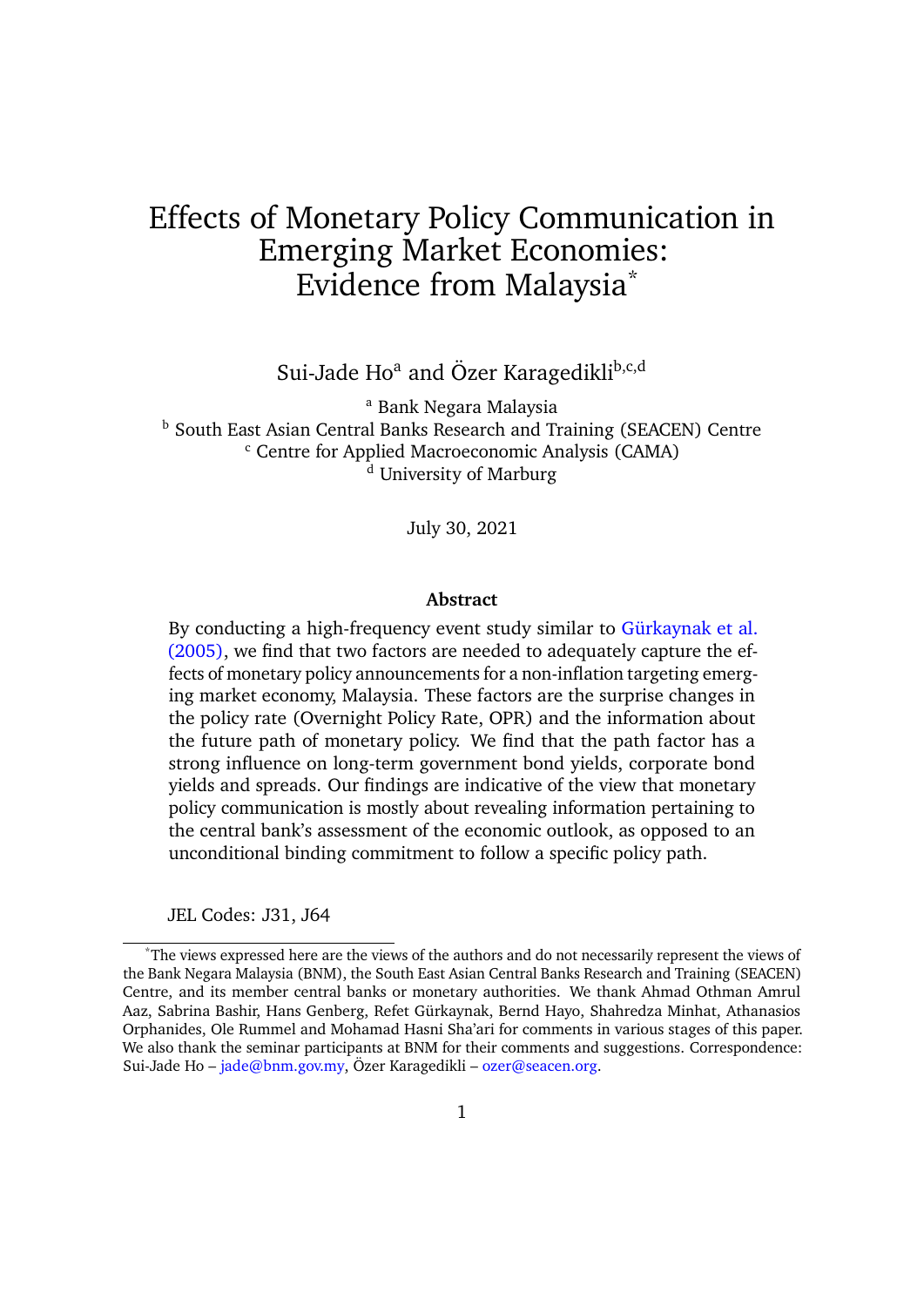## **1 Introduction**

On 8 May 2014, Bank Negara Malaysia (BNM), Malaysia's central bank, kept its key monetary policy instrument, the Overnight Policy Rate (OPR), unchanged at three percent. This decision was widely anticipated by the financial markets; the short-term interest rates such as the 1-week and 1-month interbank rates, as well as the 1-month Kuala Lumpur Interbank Offered Rates (KLIBOR) remained unchanged following the announcement. In other words, the unanticipated or the surprise component of the change in the policy rate itself was negligible if not zero. Following BNM's interest rate announcement and the accompanying policy statement however, the two- and three-year Malaysian Government Securities (MGS) increased by 18 and 16 basis points respectively. The reaction of longer-term interest rates therefore, was not primarily due to what the central bank did or did not do with the OPR itself, but rather about what it said in its Monetary Policy Statement (MPS) that was released with the decision:

".. *the current monetary and financial conditions could lead to a broader build up in economic and financial imbalances. Going forward, the degree of monetary accommodation may need to be adjusted to ensure that the risks arising from the accumulation of these imbalances would not undermine the growth prospects of the Malaysian economy.*"

The reaction of the financial markets after this particular announcement illustrates how prospective future monetary policy changes can influence markets expectations. Therefore, any analysis of the central bank's policy for the 8 May 2014 decision based purely on the zero monetary policy surprise would miss a very important component of policy. The role of communications in the MPS in influencing the yield curve would be missing in such analysis.

In this paper, we test whether the observation on 8 May 2014 is a systematic response by financial markets to the monetary policy statements. In the literature, forward guidance is defined as situations in which the monetary authorities provide direct statements about the future path of their policy tools (Bassetto 2019). In this paper, we adopt a broader definition that goes back to the literature on central bank commu-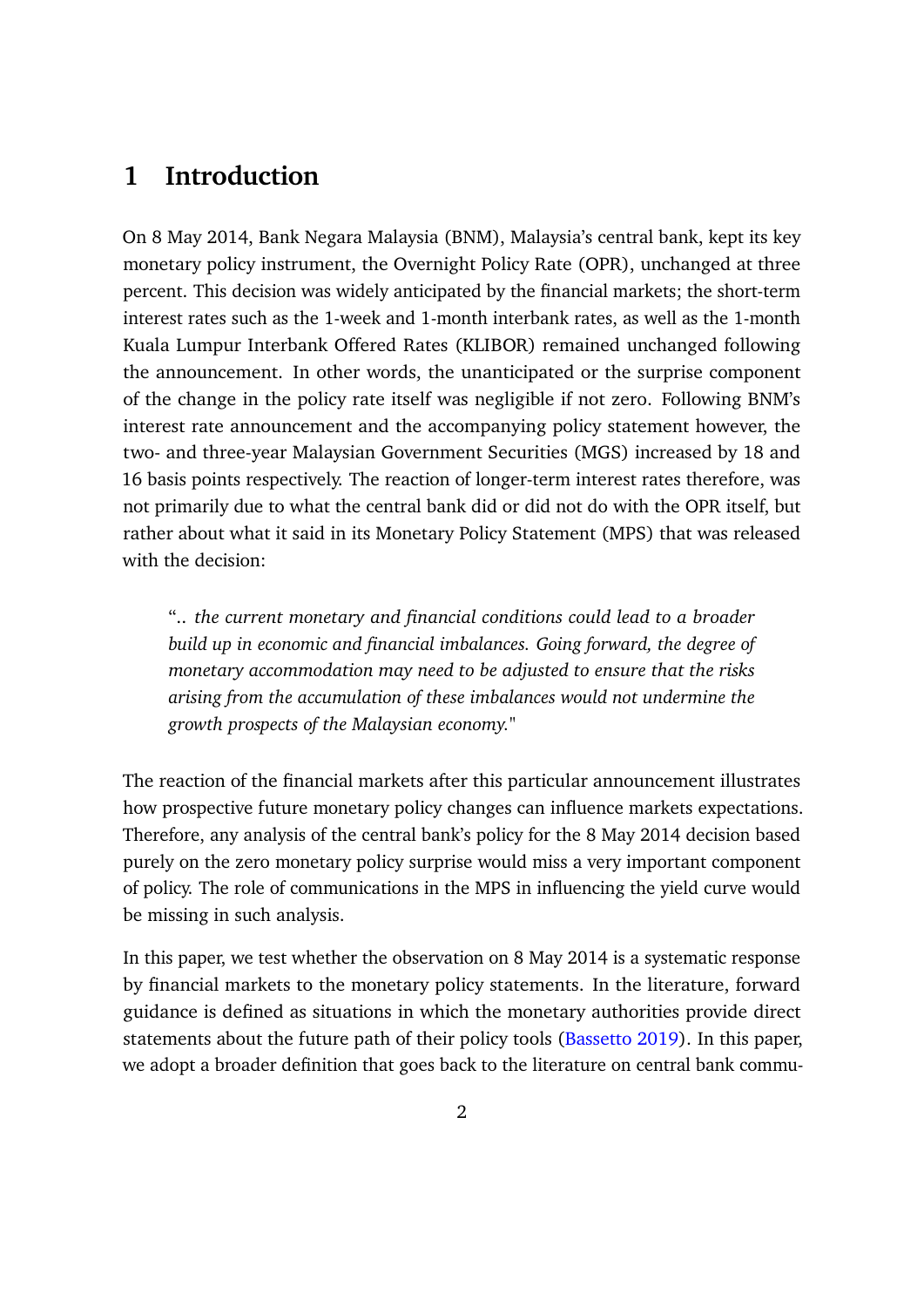nication and transparency, more generally. These would include more indirect signals, including specific phrasing especially in terms of policy bias, assessments of balance of risks, etc (Blinder et al. 2008). In this same vein, we view that some form of forward guidance is evident whenever the market is able to extract some signal about the future likely path of interest rates from the broader discussion of the MPC's view on the underlying conditions of the economy even if the statements do not provide an explicit description of the future interest rate path. More recently, Lunsford (2020) makes the distinction between two forms of forward guidance language. The first, which was employed by the Federal Open Market Committee (FOMC) between February 2000 and May 2006, refers to language about economic outlook risks and without any explicit guidance about future policy inclinations. The second form (which was employed from August 2003 to May 2006) refers to more explicit language about future policy inclinations.

In an influential paper, Gürkaynak et al. (2005) show that the responses of the yield curve to monetary policy decisions of the Federal Open Market Committee (FOMC) may be inadequately captured by the widely used single factor approach (for example, Kuttner (2001)), whereby the single factor captures the surprise element of the current policy decision. Instead, Gürkaynak et al. (2005) show that monetary policy is better characterised or understood by two factors. While the first factor is indeed the Kuttner (2001) type surprise on the decision itself, the second factor is associated with the content of the FOMC statements, and had significant effects on longer-term asset prices. In other words, market participants find that FOMC statements contain important signals about the future direction of monetary policy.<sup>1</sup>

The second factor, also known as the path factor is found to have a much larger influence on longer-term interest rates. Furthermore, it explains around 75 percent of the total explainable variation in longer-term asset prices on days of monetary policy decisions.

<sup>&</sup>lt;sup>1</sup>In Gürkaynak et al. (2005), the first factor is (almost) identical to the Kuttner (2001) measure and is calculated as the unexpected component of monetary policy announcements by using Fed Funds Futures on announcement days. This factor, known as monetary policy surprise, was shown to have a significant influence on asset prices on the days of monetary policy announcements (Kuttner (2001); Bernanke and Kuttner (2005)). Moreover, Gertler and Karadi (2015) use the changes in a particular contract of the Feds Funds Futures as an external instrument in identifying monetary policy shocks in a Proxy VAR.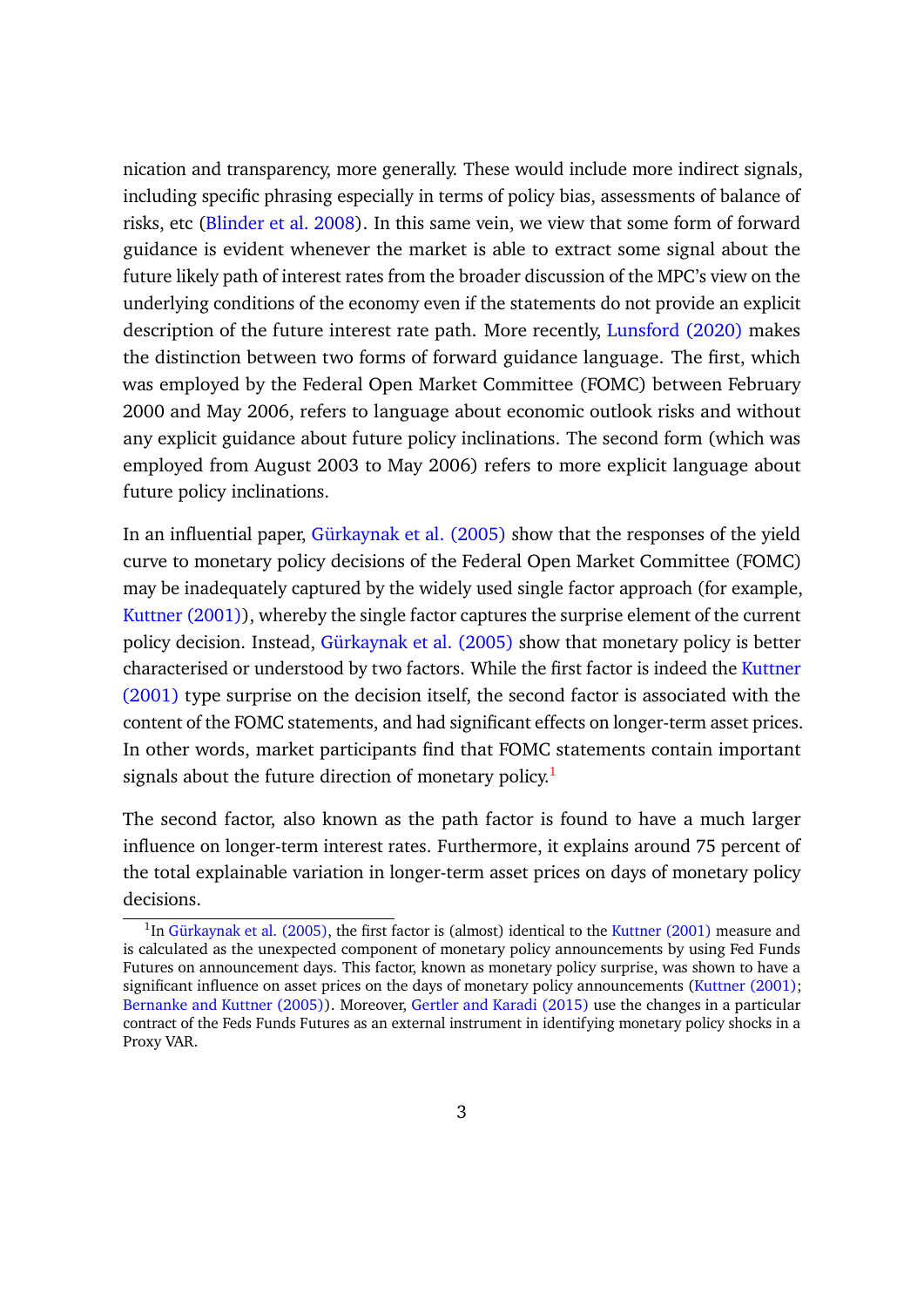Similar results have been shown in other countries, such as in studies by Brand et al. (2010) for the euro-area, Brubakk et al. (2017) for Norway and Sweden, and Detmers et al. (2018) for New Zealand. Detmers et al. (2018) and Natvik et al. (2019) also find that the results are robust and do not depend on whether the central bank communicates by means of press releases or numerical forecasts for the central bank's instrument.

In this paper, we take the empirical questions of the above literature to the data from an emerging market economy, i.e., Malaysia. Our results extend the results of the literature that has mostly focused on advanced economies or inflation targeting countries. While newer studies on central bank communications in emerging markets have been undertaken in recent years (e.g. Pescatori (2018) and Garcia-Herrero et al. (2017)), to our knowledge, this paper is one of the first to consider the presence of the path factor from monetary policy statements in a non-inflation targeting emerging market economy. More specifically, we investigate the extent to which the responses of the interest rates on 8 May 2014 could be generalised.

We have three major findings. First, formal tests show that a single factor cannot adequately capture the total effects of monetary policy on asset prices on days of policy announcements. A second factor is indeed needed to fully characterise the effects of the monetary policy on asset prices. By following Gürkaynak et al. (2005)'s rotation, a structural interpretation can be assigned to these factors. The first, is a "current OPR target" factor, which corresponds to the surprise element in the current policy decision. The second factor, on the other hand, is about the "future path of policy", where the latter is independent of the surprise changes in the current OPR.

Second, the path factor is indeed related to significant changes in the wording of the statements by the Bank. On days when the estimated path factor is larger, we find some correspondence between the factor and the MPS.

Third, similar to the findings in some advanced economies, our results show that the path factor affects the longer maturity yields much more than the first factor alone. The path factor explains between 53 and 74 percent of the total explainable variation in yields between five to ten-year maturity. In addition, we find that the path factor influences corporate bond yields and spreads. The effects of changes in the path factor on long-term government bond yields persist for about 25 working days.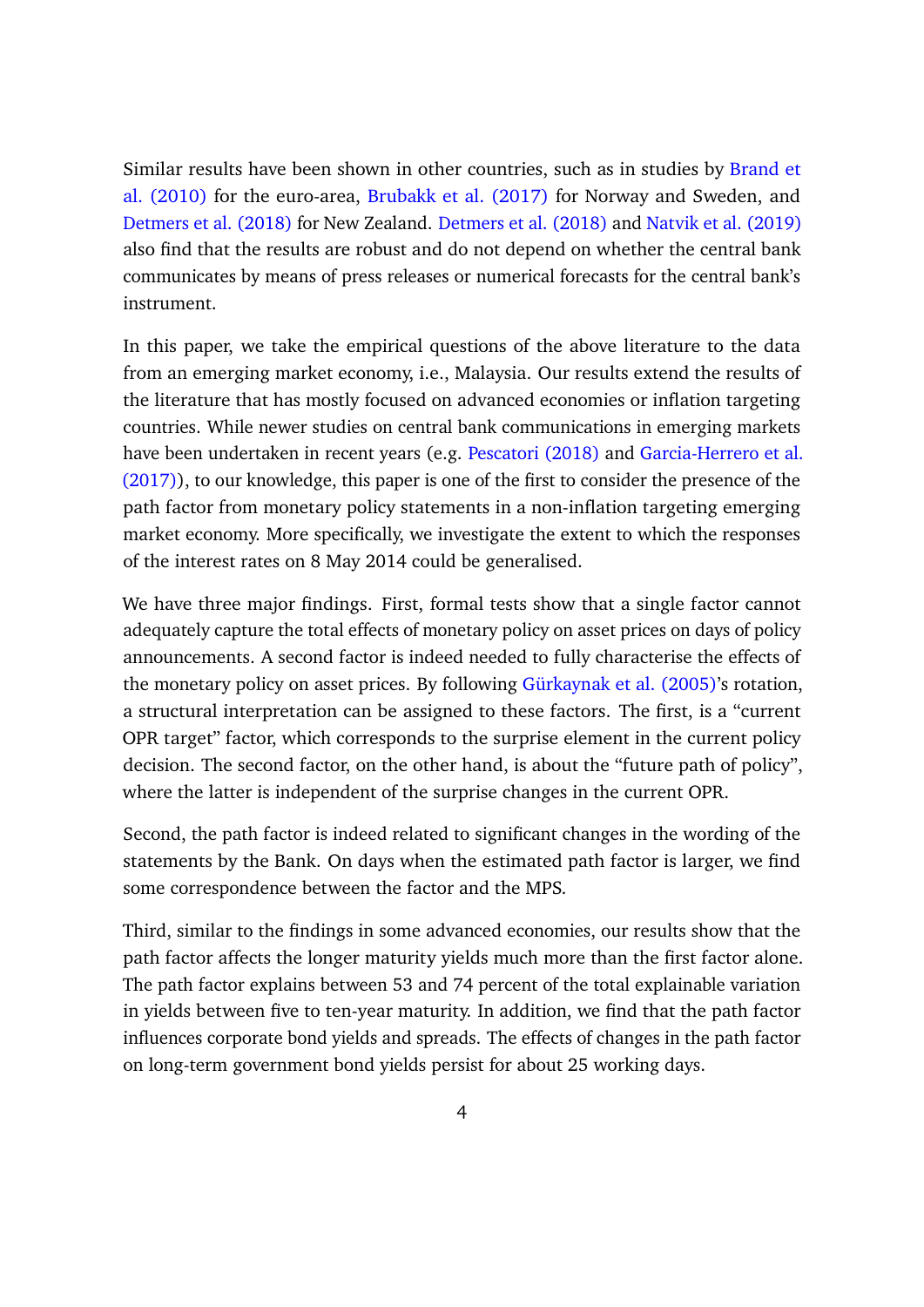These results suggest that there is at least a 'perceived' forward guidance element on days of monetary policy announcements. Regardless of whether the central bank intended to give any guidance on the future monetary policy stance, the markets have extracted some form of information about the likely path of the future policy from the statements and have incorporated them in their pricing of yields. In other words, the information extracted by the markets about the future policy path (even if it was not explicitly pursued by the central bank) has helped the transmission of monetary policy in Malaysia. We would like to, however, state that the forward guidance or the type of communication we discuss here is different from the one used by some advanced economy central banks following the Global Financial Crisis of 2008-9.

We believe that our findings also point towards some evidence of monetary policy independence and effectiveness in an emerging market economy. This is in contrast to some emerging market studies that have found some evidence of the existence of a "monetary policy dilemm" (Rey  $(2015)$ ), where the effectiveness of monetary policy on long-term rates in emerging market economies diminishes amid sizeable capital flows, which are in turn, largely influenced by the global financial cycle. Instead, our results suggest that domestic monetary policy still has sizable influence on longer-term interest rates.

This paper also contributes to the growing literature on central bank communication by examining the role of communications in a non-inflation targeting emerging market economy central bank.<sup>2</sup> Woodford (2005) in his well-cited speech at the 2005 Federal Reserve Bank of Kansas City Symposium in Jackson Hole, described central banking as "management of expectations". Specifically, the successful conduct of monetary policy would involve shaping market expectations on how key macroeconomic variables would evolve in the future, beyond the control of the policy rates itself. While it has been true that central banks have been communicating about the likely future path of their policy instruments as part of their communication of the underlying economic assessment and outlook, the greater use of a more explicit form of announcement coupled with some intention to pre-commit future policy (typically with some conditionality) has been more evident since the Global Financial Crisis. This occurred as central banks in the advanced economies encountered the effective lower bound in their conventional

<sup>&</sup>lt;sup>2</sup>See Blinder et al. (2008) and Moessner et al. (2017) for broad surveys of central bank communication.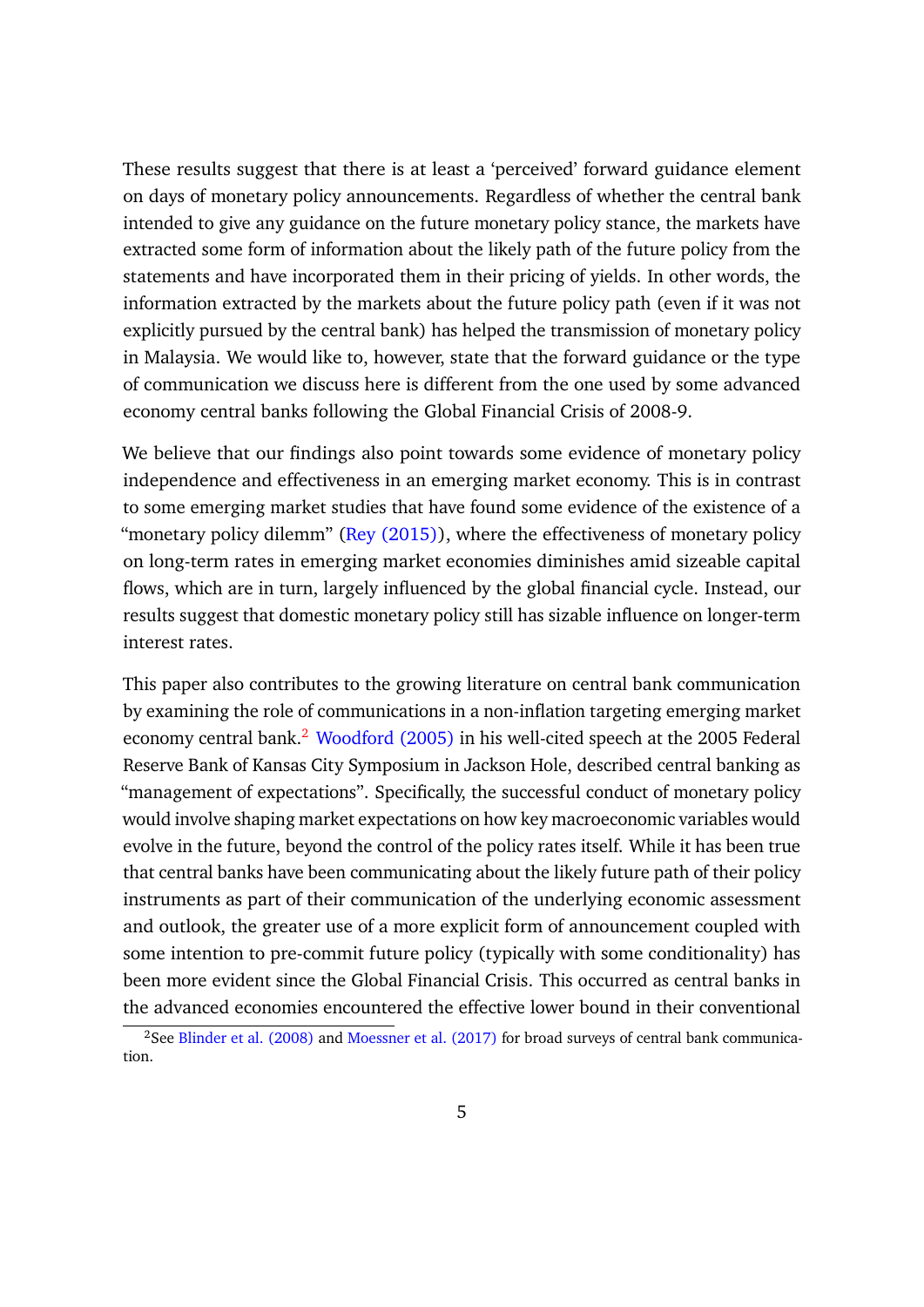monetary policy tool. Given the prevailing environment of low global interest rates, this issue is therefore of relevance to all central banks and is not confined to advanced economies alone.

The remainder of this paper is structured as follows. Section 2 explains the methodology and the data used, as well as the factor estimation. Section 3 reports the estimated factors, and discusses the identification. Section 4 estimates the effect of the factors on government bond yields, corporate yields, and corporate spreads. Section 5 examines the persistence of the effects of the path factor. Finally, Section  $6$  concludes.

## **2 Methodology**

Where does the power of forward guidance or communication come from? Let us briefly discuss the theoretical underpinnings of the influence of forward guidance.<sup>3</sup> As discussed in the introduction, we adopt a broader view of the concept of forward guidance to include both direct and indirect signals that the central bank could convey in its communication.<sup>4</sup> We can illustrate this in a simple New Keynesian model similar to the one used in Gertler (2017), which includes trend inflation. The model equations are:

$$
y_t = E_t y_{t+1} - \sigma(i_t - E_t \pi_{t+1} - r_t^*)
$$
\n(1)

$$
\pi_t = \lambda y_t + t \pi_{t+1} + (1 - \beta)\bar{\pi}_t \tag{2}
$$

$$
i_t = max\{r_t^* + \bar{\pi}_t + \phi_\pi(\pi_t - \bar{\pi}_t) + \phi_y y_t, 0\}
$$
\n(3)

The IS equation (4) links the current level of output gap  $y_t$  to the future expected level of output gap as well as the real interest rate gap  $(i_t - E_{\pi_{t+1}})$ , the deviations of the level of real interest rate from the natural rate of interest,  $r_t^*$ . The second equation (equation 2) is the New Keynesian Phillips Curve with trend inflation, in which the current level inflation is related to the output gap in the next period as well as to the trend inflation. The third equation, equation  $3$  is the policy reaction function of the central bank. It is adjusted in response to output gap and inflation deviations from the

 $3$ The discussion of the theory here is for illustrative purposes to show how communication can influence the economy and make policy more effective.

<sup>&</sup>lt;sup>4</sup>Moreover, even if the central bank does not intend to 'forward guide' the markets, the markets might still infer some information from the statements.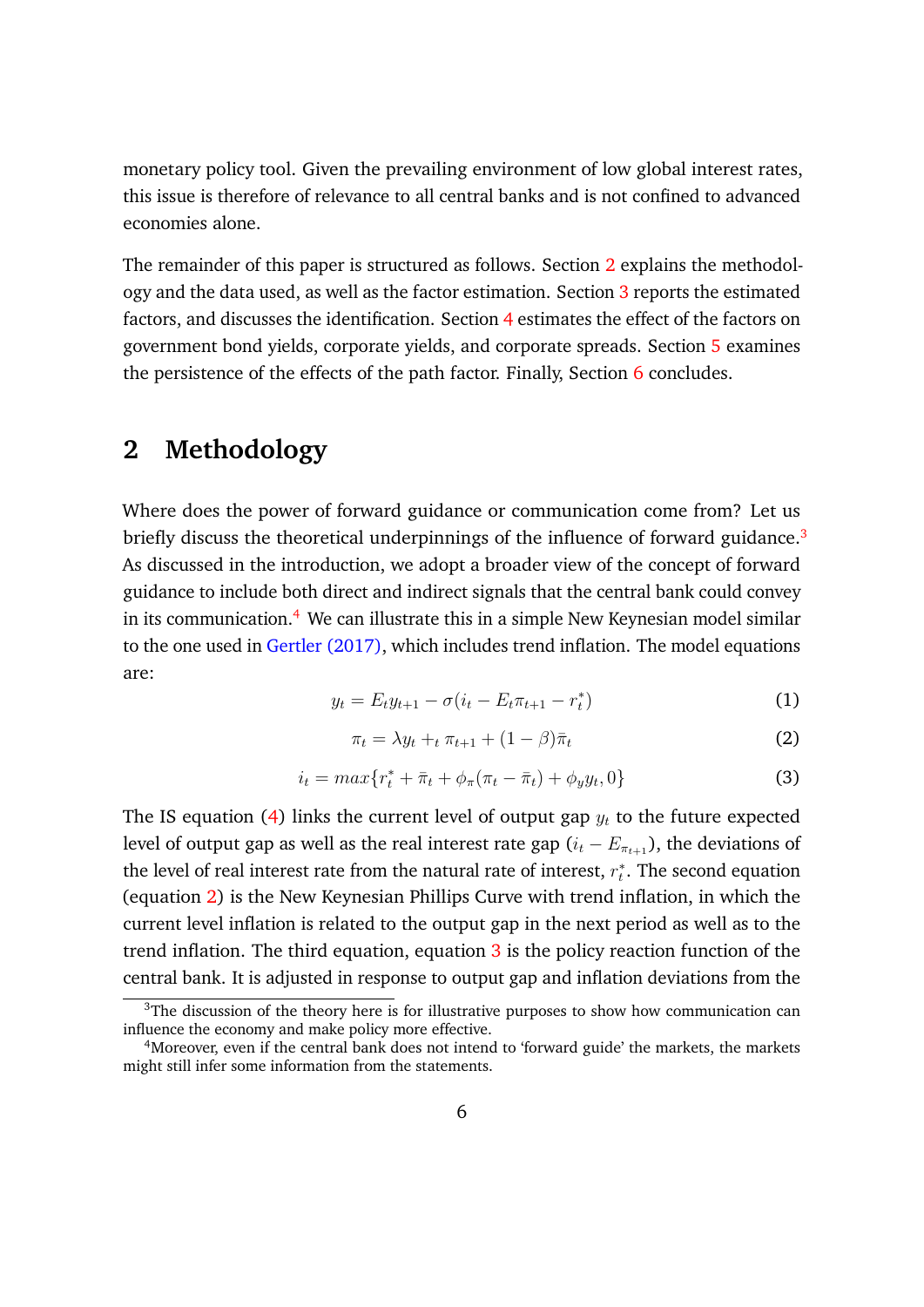trend inflation. Solving this model under rational expectations results in the following equations:

$$
y_t = E_t \sum_{j=0}^{\infty} -\sigma(i_{t+j} - \pi_{t+1+j} - r_{t+j}^*)
$$
 (4)

$$
\pi_t = E_t \sum_{j=0}^{\infty} \beta^j \lambda y_{t+j} + \bar{\pi}_t
$$
\n(5)

Eggertsson and Woodford (2003) show that current economic activity, the output gap, is influenced not only by the current interest rate but also by the entire path of future expected interest rates. A lower expected path for example leads to an expansion in output today. There are two effects coming from forward guidance: direct and indirect effects. The direct effect is the influence exerted by the expected interest rates  $(E_t i_{t+1})$  on the output that is identical at every *j*. It should be noted that there is no discount factor in the IS equation, which is an outcome of general equilibrium effects in conjunction with rational expectations (Angeletos and Lian  $(2018)$ ).<sup>5</sup> The powerful and important indirect effect comes from the effect of changes in output gap,  $y_t$  on expected inflation, which magnifies the overall effect. The increase in  $E_t i_{t+1}$  reduces expected output gap from  $k = 1$  to j. In turn, the changes to the path of output affects the path of inflation over the entire period, thus raising the real interest rates in the IS curve, equation (4). The effect on output is amplified by the magnified increase in the interest rate path over the entire horizon. Because the indirect effect is increasing in the horizon  $j$ , so too is the overall impact of an increase in expected interest rates on output gap.<sup>6</sup>

Given the above theoretical framework, let us now turn to the empirical methodology that we adopt. We apply the Gürkaynak et al. (2005) approach to data from

<sup>&</sup>lt;sup>5</sup>As discussed in Gertler (2017), individuals do indeed discount the effects of changes in future interest rates in partial equilibrium. Given the assumption of rational expectations, the effect of future interest rate change on future aggregate activity are, nevertheless taken into account. In this simple framework, however, the general equilibrium effect exactly offsets the discounting of future interest rate changes.

<sup>&</sup>lt;sup>6</sup>In these models the forward guidance has been found to be 'too powerful' so that the economy could be fully stabilised with more communications. This is also known as the forward guidance puzzle and is beyond the scope of our work.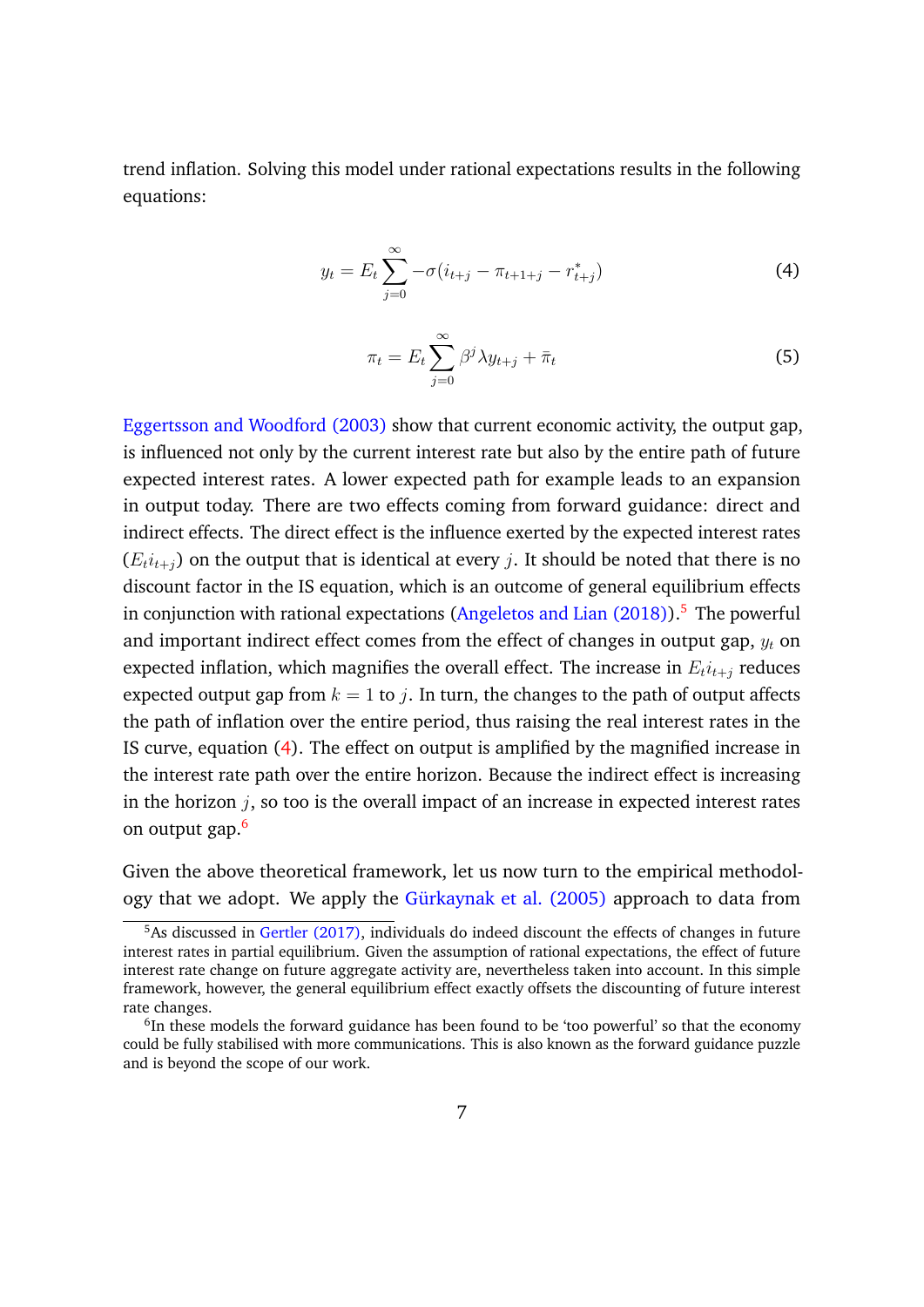Malaysia, and test for the number of factors that are needed to correctly and adequately understand the responses of asset prices to monetary policy on announcement days.<sup>7</sup>

We consider BNM's monetary policy statement announcements from August 2005 to March 2020 (*T*=97). Specifically, let *X* be the a  $T \times n$  matrix of daily changes in interest rates on the days of the monetary policy announcements by the BNM. Let  $F$  be the unobserved factor(s) that characterise the changes in yields, which are collected in matrix  $X$ , where the first column of  $X$  is a proxy for monetary policy surprises, similar to Kuttner (2001). In our estimation we use daily changes in the one-month KLIBOR yield as monetary policy surprises.

We use two sets of yields to estimate the factors. For our benchmark estimation, the  $X$  matrix, in addition to the changes in one-month KLIBOR yield includes the changes in the three-, six-months KLIBOR yields, and three-, five- and ten-year Malaysian Government Securities (MGS) yields. The second set of  $X$  matrix include the changes in yields of one- and three-month KLIBOR yields, one-year interest rate swaps (IRS) yield, and three-, five- and ten- year MGS yields. All variable series in the principal component analysis are standardised to have zero mean and unit variance.

The  $X$  matrix, which collects different yields can be summarised as a factor structure:

$$
X_{\overline{Tx}} = \underbrace{F}_{\overline{Tx}} \underbrace{\Lambda}_{k \times n} + \underbrace{\varepsilon}_{\overline{Tx}} \tag{6}
$$

where F is a  $T \times k$  matrix of latent factors (with  $k < n$ ),  $\Lambda$  is a  $k \times n$  matrix of factor loadings, and  $\varepsilon$  is a  $T \times n$  matrix of white noise disturbance. We first test for the number of latent factors,  $k_0$ , that can adequately describe the variation in asset price responses on announcement days. For this, we follow Gürkaynak et al. (2005) and use the Cragg and Donald (1997) rank test, where the null hypothesis is that  $X$  is described by  $k_0$  common principal components and the alternative is that  $X$  is described by  $k > k_0$  principal components. We report the results of the Cragg and Donald (1997) rank test in Table 1.

 $7$ There is another way of decomposing the changes in yields into their "target" and "path" components a la Gürkaynak (2005). This is the approach taken in Lunsford (2020).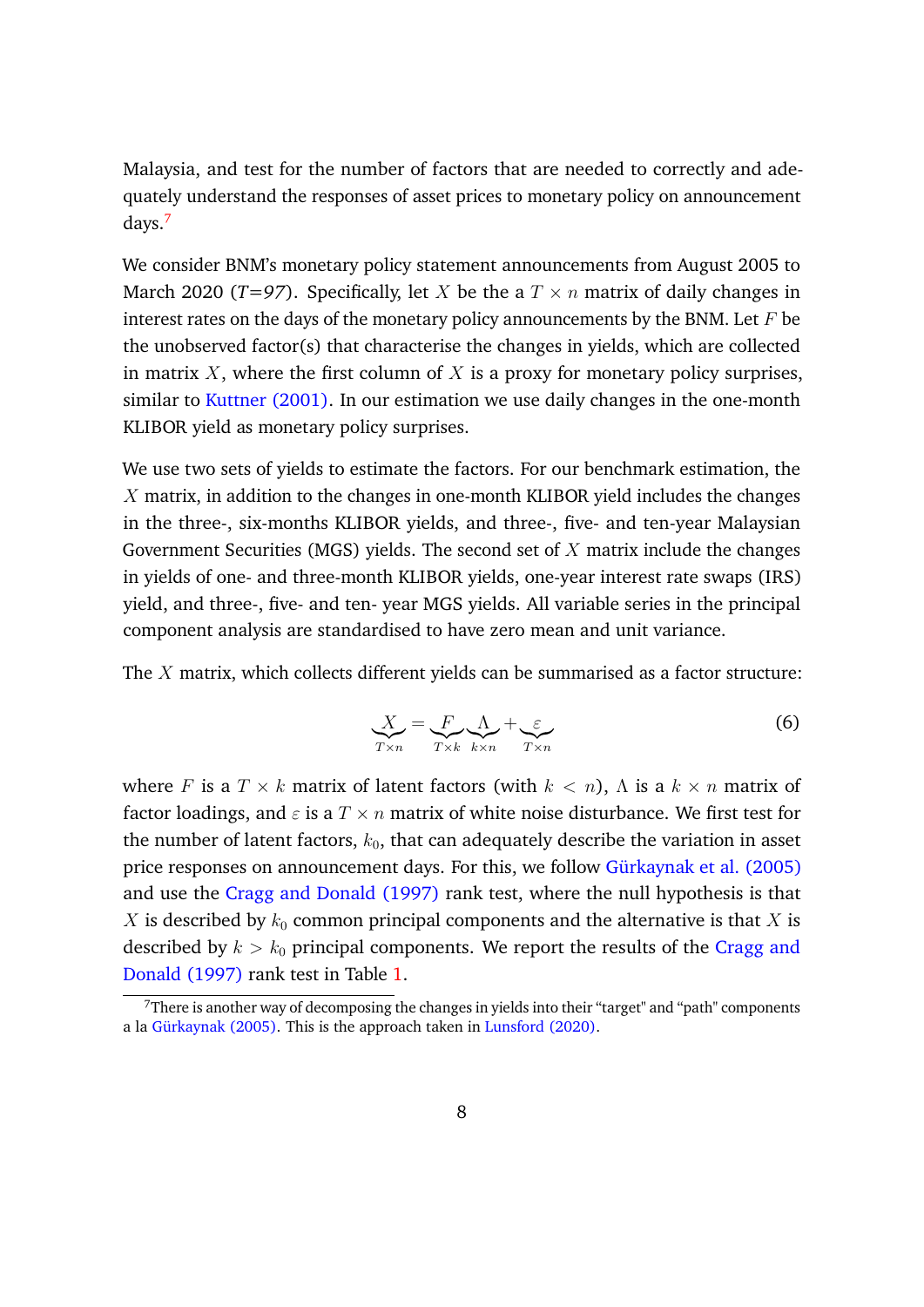The top panel of the table presents the results for the benchmark factor model while the bottom panel presents the results with the alternative group of data we described above. $8$  The tests reject null hypotheses that there is no factor structure (white noise). The tests also reject that a single factor is enough to characterise the responses of asset prices to monetary policy announcements. This implies that the traditional way of characterising monetary policy by surprise changes in short-term interest rates is not adequate to explain the responses of the yield curve to monetary policy decisions. This result is consistent with results from a number of countries.

| Table 1                                           |
|---------------------------------------------------|
| Cragg and Donald Rank Tests for Number of Factors |

|                             |         | Panel A: Series used are KLIBOR 1m, 3m, 6m and MGS 3y, 5y, 10y                      |         |    |
|-----------------------------|---------|-------------------------------------------------------------------------------------|---------|----|
|                             |         | H0: No of factors equal Wald statistic Chi-sq degrees of freedom p-value No. of obs |         |    |
| $\mathbf{U}$                | 36.6368 | 15                                                                                  | 0.00143 | 97 |
|                             | 17.3334 |                                                                                     | 0.04374 | 97 |
| $\mathcal{D}_{\mathcal{L}}$ | 4.6853  |                                                                                     | 0.32114 | 97 |
|                             |         |                                                                                     |         |    |

|         | H0: No of factors equal Wald statistic Chi-sq degrees of freedom p-value No. of obs |         |     |
|---------|-------------------------------------------------------------------------------------|---------|-----|
| 43.9498 | 15                                                                                  | 0.00011 | 97  |
| 17.8332 |                                                                                     | 0.03716 | 97  |
| 6.0037  |                                                                                     | 0.19887 | -97 |

#### **2.1 Factor Rotation - A Structural Interpretation of the Factors**

We estimate the latent factors,  $F$  by using the standard principal components method.<sup>9</sup> The two principal components we estimated above,  $F = [F_1, F_2]$ , however, are only statistical transformations and do not possess an economically meaningful interpretation. For example, the first principal component may or may not correspond to the surprise change in the OPR or path factor. Instead, the first principal component is likely to be some combination of both the target and the path factors contained in the announcements. In technical terms, if  $F$  and  $\Lambda$  are good characterisation of the

 $8$ We also conduct the same tests with different types of market interest rates. The results are consistent with the benchmark estimation.

<sup>&</sup>lt;sup>9</sup>This section borrows heavily from Gürkaynak et al.  $(2005)$ .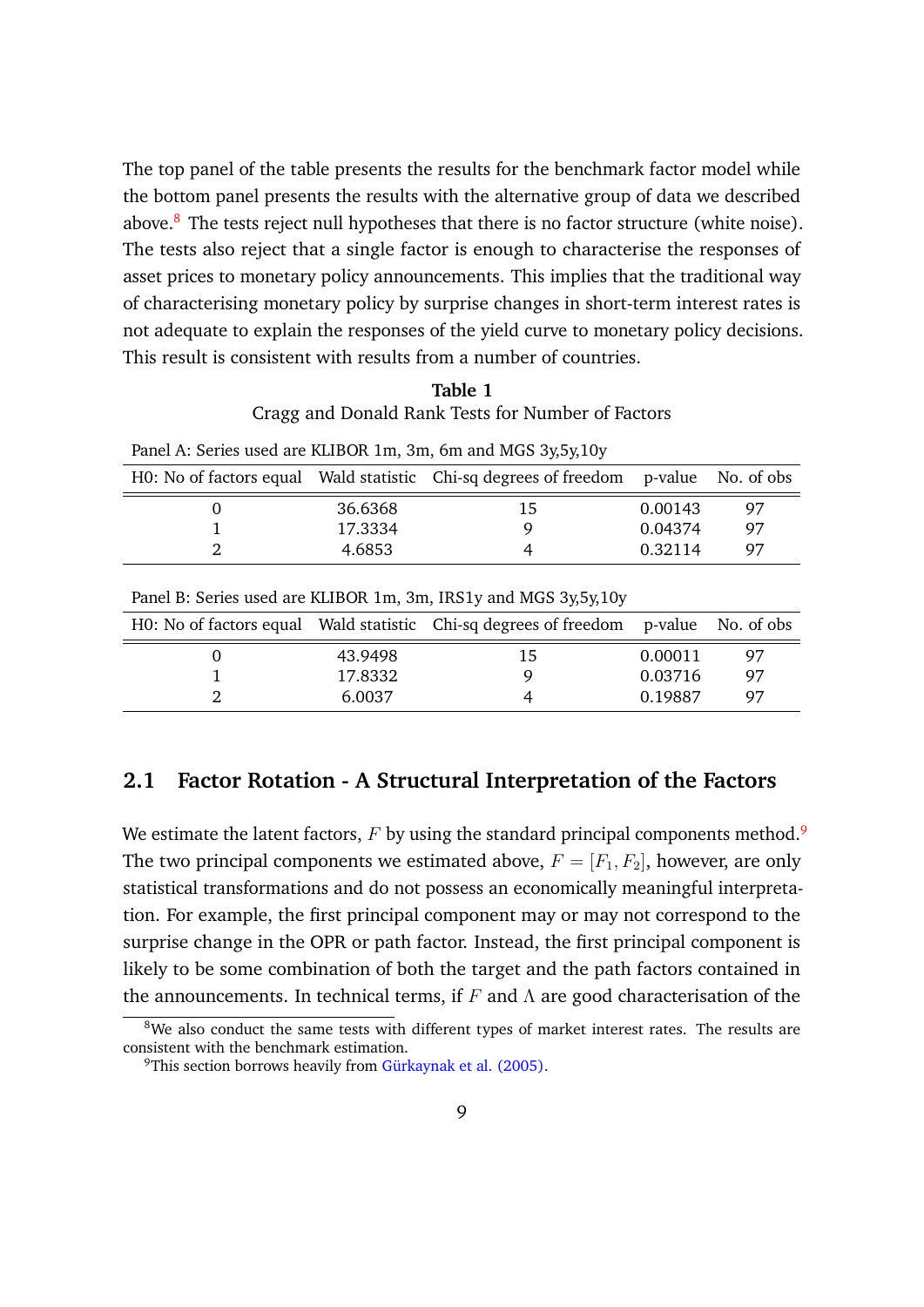data X and U is any 2  $\times$  2 orthogonal matrix, then the matrix  $\tilde{F} = FU$  and loadings  $\tilde{\Lambda} = U^{\prime} \Lambda$  represent an alternative factor model that fits data,  $X$ , exactly as well as  $F$ and Λ, producing exactly identical residuals  $\epsilon$ . Furthermore, the scale of F and Λ are also indeterminate: if  $\alpha$  is any scalar, then and  $\Lambda/\alpha$  also fit the data X exactly as well as F and  $\Lambda$ . For this reason, we will follow the standard practice of normalising each column of  $F$  to have unit variance (Swanson (2017)).

We use the approach proposed by Gürkaynak et al. (2005) to identify "structural" factors so that we can interpret what the factors are. This involves a rotation of the two principal components  $F_1$  and  $F_2$  that results in two new factors  $Z_1$  and  $Z_2$ . The new factors  $Z_1$  and  $Z_2$  are orthogonal to each other and explain the data X in the same way as  $F_1$  and  $F_2$ . The main identifying assumption is that the monetary policy surprise should be correlated with the target factor but not with the path factor, so that the second factor  $Z_2$  has no effect on the current interest rate surprise.

Define

$$
Z=FU
$$

where the second column of  $Z$  is a vector that is associated on average with no change in the current interest rate decision,  $U$  is an orthogonal matrix,

$$
U = \left[ \begin{array}{cc} \alpha_1 & \beta_1 \\ \alpha_2 & \beta_2 \end{array} \right]
$$

where the columns of  $U$  are normalised to have unit length ( $Z_1$  and  $Z_2$  have unit variances). The rotated factors are orthogonal to each other,

$$
E(Z_1 Z_2) = \alpha_1 \beta_1 + \alpha_2 \beta_2 = 0
$$

 $Z_2$  does not influence the current policy surprise. Let  $\gamma_1$  and  $\gamma_2$  be the loadings of the monetary policy surprise on  $F_1$  and  $F_2$ , respectively. Then,

$$
F_1 = \frac{1}{\alpha_1 \beta_2 - \alpha_2 \beta_1} [\beta_2 Z_1 - \alpha_2 Z_2]
$$
  

$$
F_2 = \frac{1}{\alpha_1 \beta_2 - \alpha_2 \beta_1} [\alpha_1 Z_2 - \beta_1 Z_1]
$$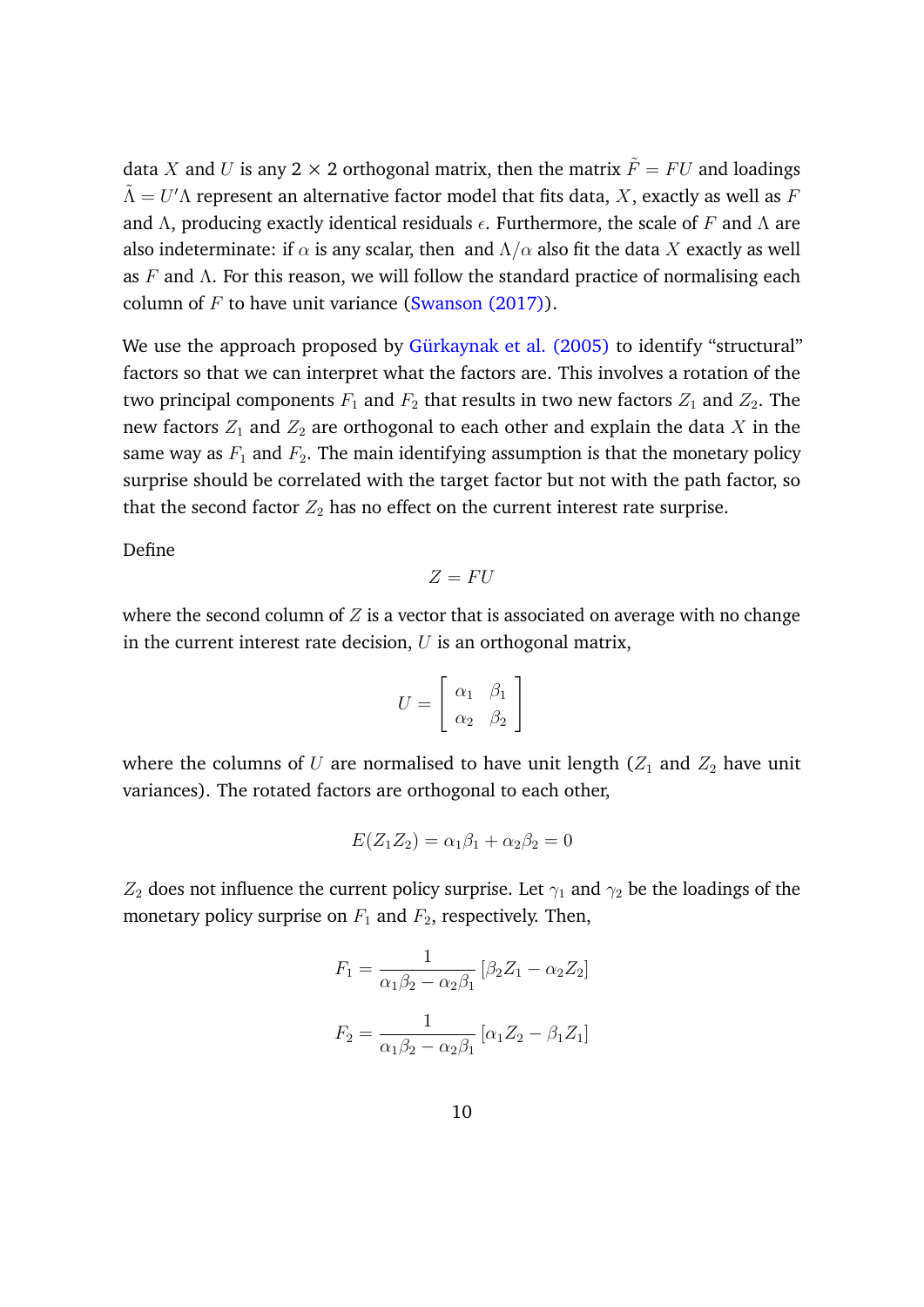$$
\gamma_1\alpha_1 - \gamma_1\alpha_2 = 0
$$

 $Z_1$  and  $Z_2$  are re-scaled so that  $Z_1$  moves with the current monetary policy surprise one-for-one,  $Z_2$  has the same effect on the one-year ahead yield as  $Z_1$  has on that rate. These conditions are enough for unique identification. These identification assumptions are consistent with the view that the first factor corresponds to the target factor while the second factor is about the path factor.

As Gürkaynak et al. (2005) state, the estimated target factor should be similar to — but not exactly equal to — the monetary policy surprises derived by the Kuttner (2001) methodology. This is largely due to the fact that the principal component approach strips out the white noise potentially present in the data.

## **3 Empirical Results**

For the rest of our discussion, we consider the factors extracted from our benchmark model as described above. Figure 1 plots the histogram of the normalised factors, and Figure 2 shows the two factors over time.

and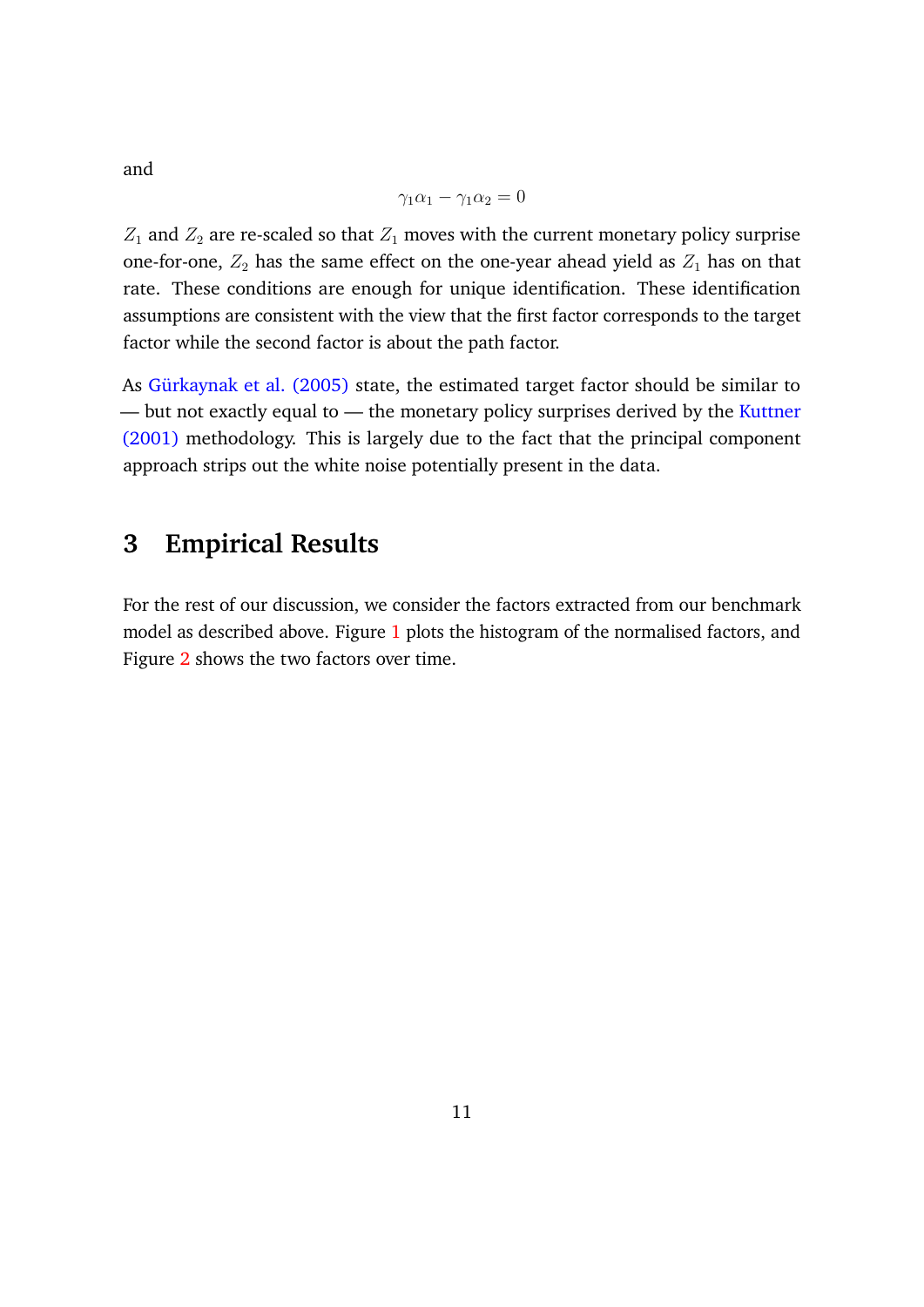

**Figure 1** Distribution of factors - normalised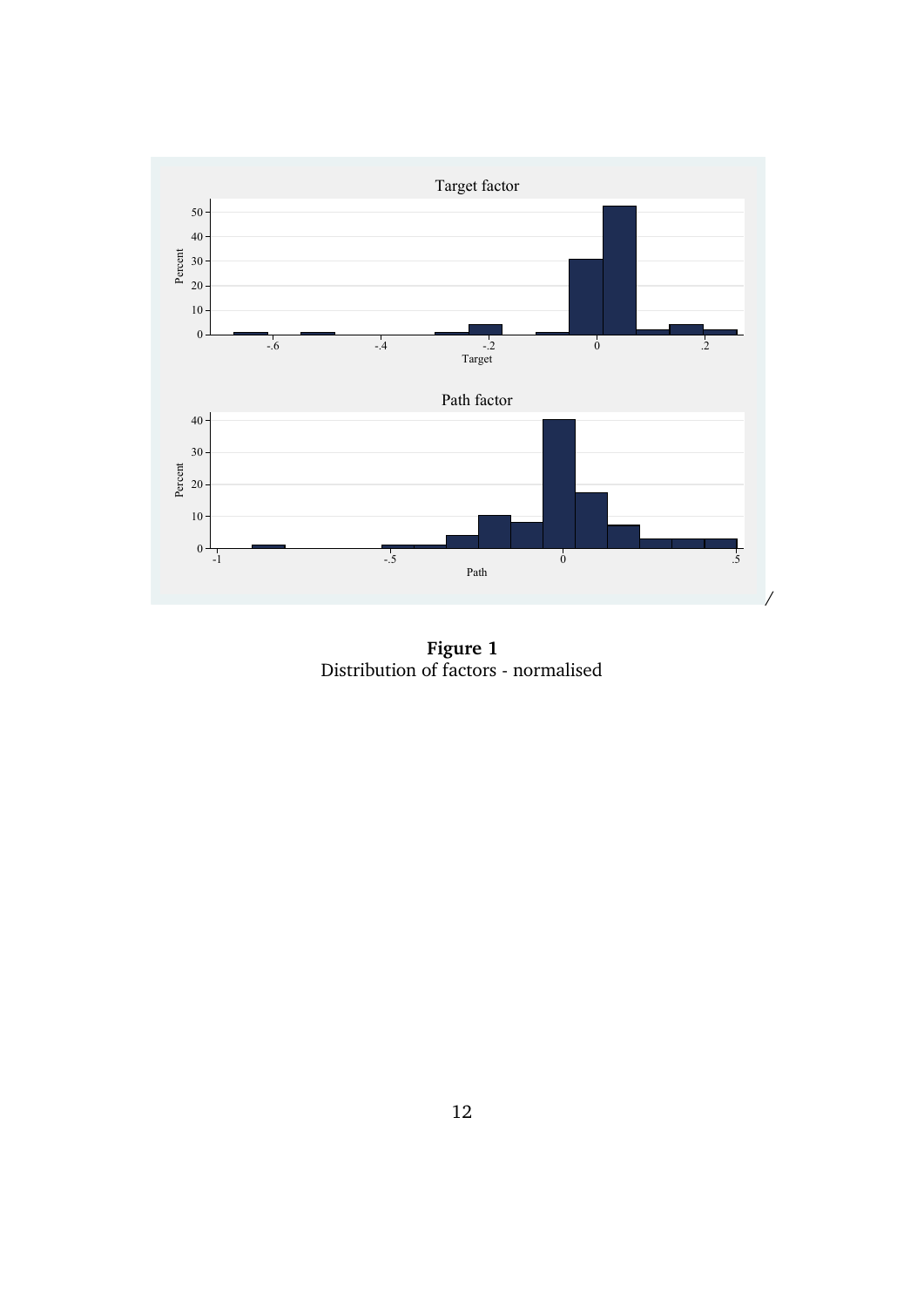

**Figure 2** Target and Path Surprises

#### **3.1 Path Factor and Monetary Policy Statements**

We compare the factors as shown in Figures 1 and 2 with the actual observed features of the monetary policy statements on the announcement dates.<sup>10</sup>During the period of the Global Financial Crisis, we find that there were several dates whereby the path factor was large in absolute terms. Starting from the announcement on 25 July 2008, while the OPR was left unchanged, our estimates show that the path factor was large and negative. There was a discernible shift in the language used in describing the balance of risks between growth and inflation since the preceding meeting on 26 May 2008. Notably, while risks were assessed to be balanced in May 2008, the tone shifted towards greater downside concerns on growth in July 2008. This change would

 $10$ In our robustness exercise, we find that the correspondence between the factors obtained from in our baseline case is in line with the second set of series that we showed in Table 1.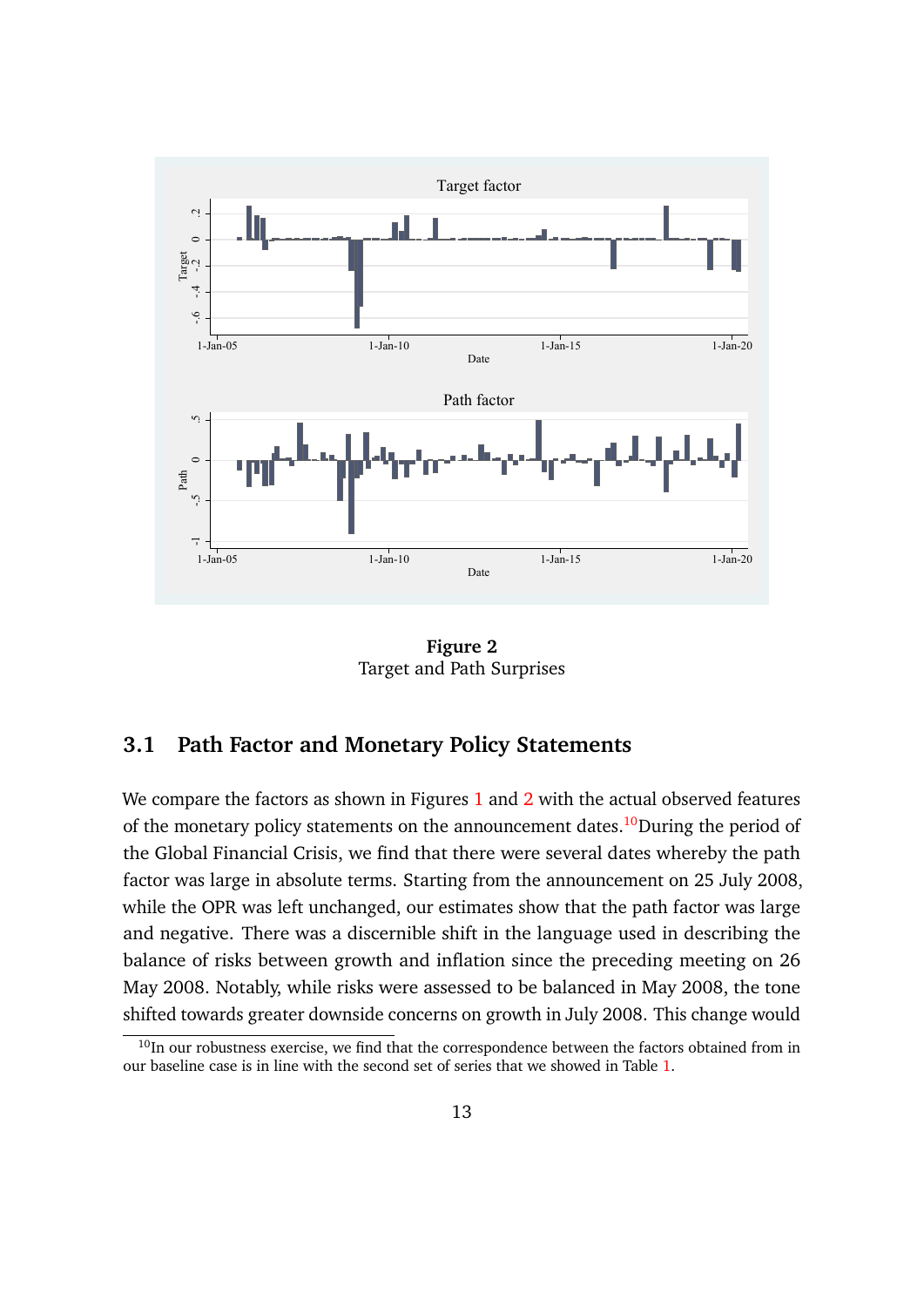have led markets to start adjusting their expectations of future policy rates over the medium-term.

*In the next twelve months, while both the risks to higher inflation and the risks to slower growth have increased, the immediate concern is to avoid a fundamental economic slowdown that would involve higher unemployment. Slowing growth itself will contribute to containing the potential for second round effects on inflation, thereby containing further increases in prices in the second-half of 2009.*

- Excerpts from the Monetary Policy Statement on 25 July 2008

*...going forward, the risks to inflation are on the upside, while the risks to growth are on the downside. Should the balance of risks shift towards higher inflation, the Bank will undertake the appropriate monetary policy measures. At this stage the risks are assessed to be about balanced.*

- Excerpts from the Monetary Policy Statement on 26 May 2008

Later in the year, our estimate shows that the sharpest change in the path factor in our sample occurred with the announcement on 24 November 2008, which marked the beginning of the Malaysian easing cycle at the height of the Global Financial Crisis. While the target factor also changed quite substantially on that announcement date, the large negative path factor indicates that market participants' expectations on future policy path shifted significantly after that meeting. In particular, the specific phrasing of the forward-looking element of the statement provided strong indications of an easing stance.

*"Given the heightened downside risks to growth and the diminishing inflationary pressures, the reduction in the OPR is a pre-emptive measure aimed at providing a more accommodative monetary environment. . . Bank Negara Malaysia will monitor closely the evolving developments and will undertake the appropriate policy response to avoid a severe economic downturn."*

- Excerpts from the Monetary Policy Statement on 24 November 2008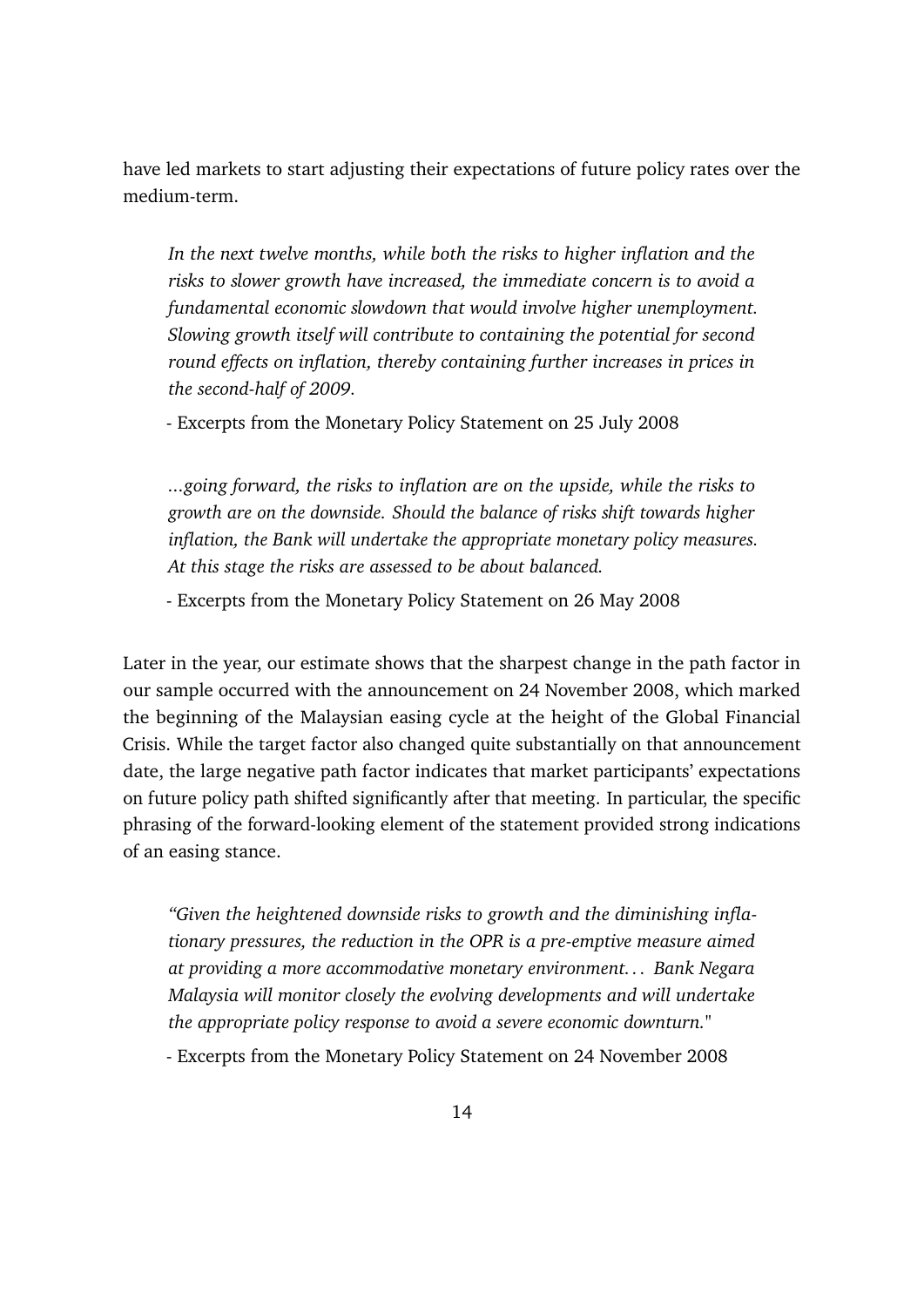While in the next two subsequent monetary policy meetings in January 2009 and February 2009, the policy rate was cut by 75 and 50 basis points respectively, the changes in the path factor at those two meetings were smaller (and still negative). This suggests that market expectations had already priced in the changes in the future path of monetary policy, that it would remain very accommodative over the medium-term.

Another key period when the path factor was large occurred after the announcement on 8 May 2014. As described in the introduction of this paper, the last sentence of the statement, i.e., *"..the degree of monetary accommodation may need to be adjusted..."* provided strong indications for an imminent (upward) adjustment in the policy rate that subsequently led markets to reprice assets. In addition to the forward-looking element in the statement, it also provided an assessment of the central bank's view of the economic outlook.

*In Malaysia, latest indicators suggest that the domestic economy continued to register favourable performance in the first quarter. Going forward, growth will remain anchored by domestic demand with additional support from the improved external environment... Inflation is...expected to remain above its long-run average due to higher domestic cost factors.*

- Excerpts from the Monetary Policy Statement on 8 May 2014

To a large extent, the change in wording in describing the economic outlook compared to the previous statement on 6 March 2014 could also have contributed to a change in expectations on the policy path.

*"Latest indicators point to further improvement in exports and continued expansion in private sector investment spending... Domestic demand is, however, expected to moderate, reflecting the ongoing public sector consolidation and as private consumption growth trends towards its long-term average."*

- Excerpts from the Monetary Policy Statement on 6 March 2014

The expectation for a hike in policy rate materialised in the subsequent policy meeting on 10 July 2014 when the OPR was raised by 25 basis points.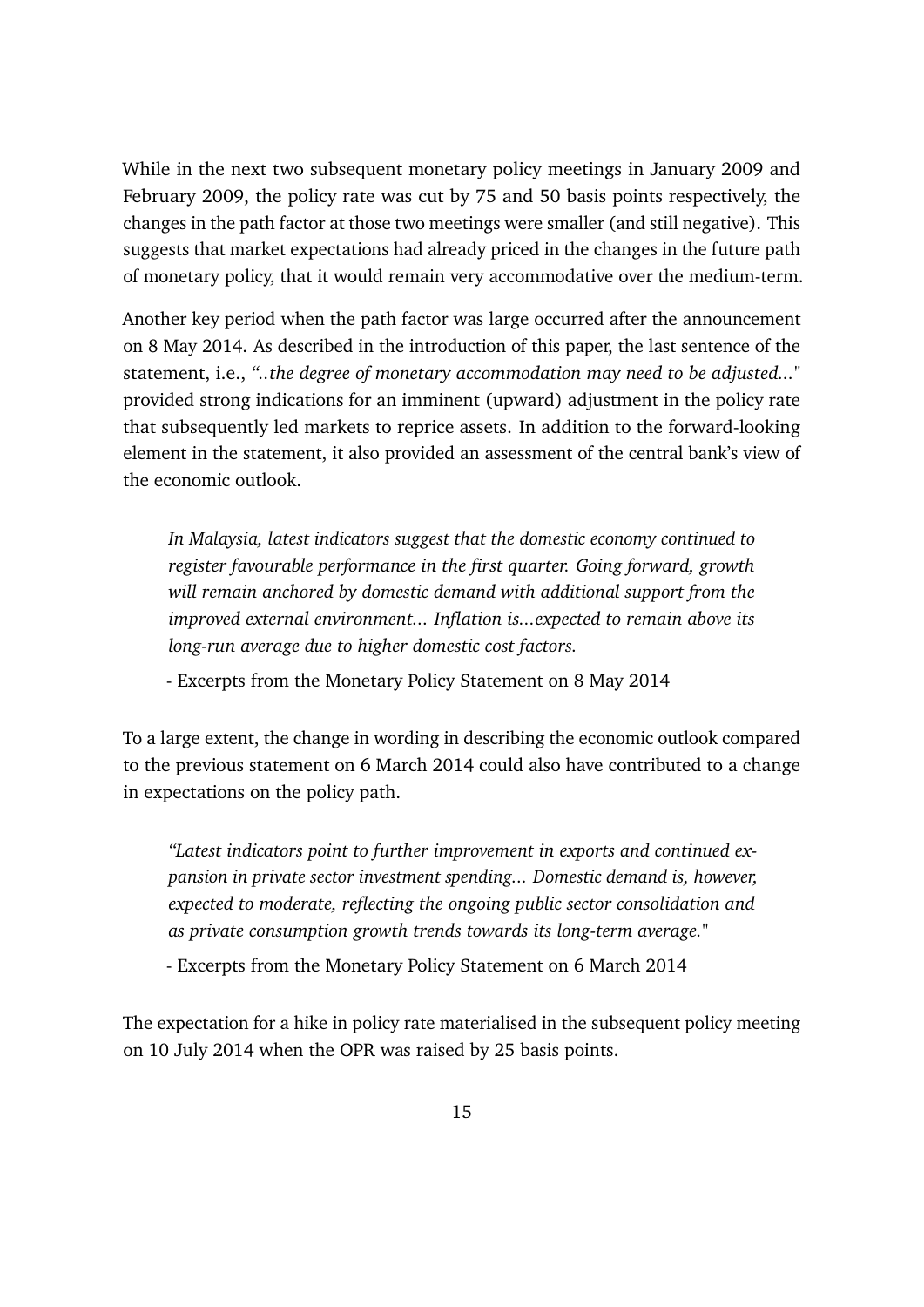## **4 Responses of Asset Prices**

#### **4.1 Government Bond Yields and Stock Prices**

In the previous section, we established that two factors are needed to adequately capture the responses of yields to monetary policy. Having then estimated those factors, in this section we will examine the effects of these two factors on asset prices including longer term interest rates and stock prices. More specifically, we run the regressions 7 and 8 for every maturity  $i$  of government bond yields, and the stock price index:

$$
\Delta y_t^j = \alpha + \beta_1 Z_{1,t} + \varepsilon_{t,1} \tag{7}
$$

$$
\Delta y_t^j = \alpha + \beta_1 Z_{1,t} + \beta_2 Z_{2,t} + \varepsilon_{t,2} \tag{8}
$$

where  $\Delta y^j_t$  $\frac{d}{dt}$  is the daily change in the government bond yields with a maturities of  $j = 1, 3, 5, 7, 10$  years on the days of monetary policy announcements.

This high-frequency event study methodology is widely used in the literature (see Gürkaynak et al. (2005), Kuttner (2001)) since lower frequency data i.e., at monthly or quarterly, would be inappropriate with the role of confounding factors making the estimation harder. For example, in a quarterly window, new domestic or foreign data releases or external capital flows from global factors would confound the estimate of our variables of interest. For our exercise, we employ daily (24-hour window) data for Government yields and stock prices, and weekly data for corporate bond yields and spreads.

Table 2 reports the responses of the MGS yields to the estimated factors,  $Z_1$  and  $Z_2$ . Columns (1) to (5) of Panel A report the estimates from equation (7) and columns (1) to (5) of Panel B report the results from equation (8).

The first factor on its own explains a very large fraction of one-year yield, whereby about 71 percent of the variation in one-year yield is explained by the first factor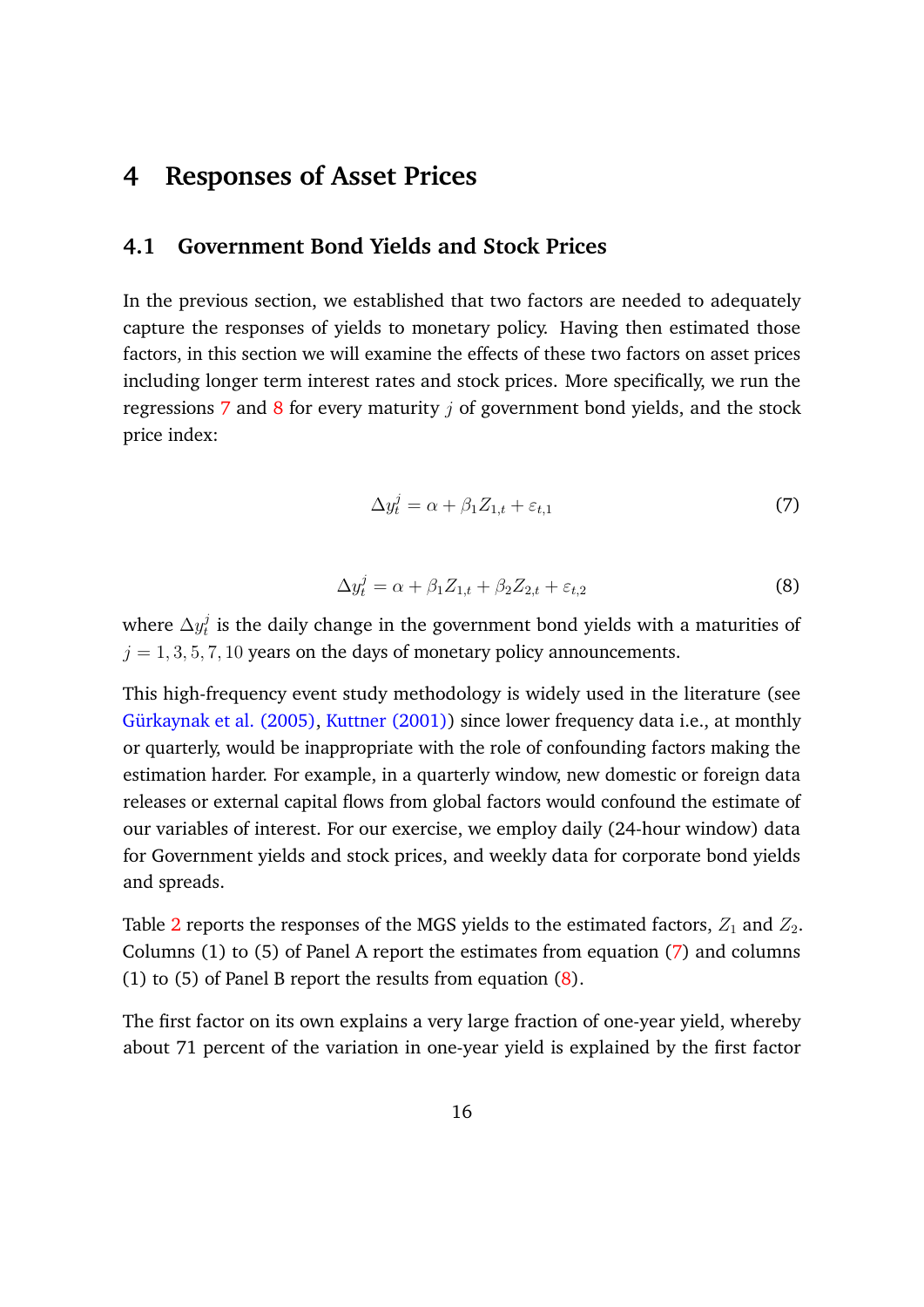| Panel A             |                                       |            |            |               |                           |               |
|---------------------|---------------------------------------|------------|------------|---------------|---------------------------|---------------|
|                     | (1)                                   | (2)        | (3)        | (4)           | (5)                       | (6)           |
|                     | MGS(1y)                               | MGS(3y)    | MGS(5y)    | MGS(7y)       | MGS(10y)                  | FBMKLCI Index |
|                     |                                       |            |            |               |                           |               |
| Target              | $0.519***$                            | $0.398***$ | $0.289***$ | $0.276***$    | $0.213***$                | $-0.00667*$   |
|                     | (0.101)                               | (0.073)    | (0.052)    | (0.054)       | (0.054)                   | (0.003)       |
|                     |                                       |            |            |               |                           |               |
| <b>Observations</b> | 97                                    | 97         | 97         | 97            | 97                        | 97            |
| R-squared           | 0.705                                 | 0.562      | 0.442      | 0.393         | 0.231                     | 0.011         |
|                     |                                       |            |            |               |                           |               |
| Panel B             |                                       |            |            |               |                           |               |
|                     | (1)                                   | (2)        | (3)        | (4)           | (5)                       | (6)           |
|                     | MGS(1y)                               | MGS(3y)    | MGS(5y)    | MGS(7y)       | MGS(10y)                  | FBMKLCI Index |
|                     |                                       |            |            |               |                           |               |
| Target              | $0.519***$                            | $0.398***$ | $0.289***$ | $0.276***$    | $0.213***$                | $-0.00667*$   |
|                     | (0.093)                               | (0.042)    | (0.008)    | (0.018)       | (0.029)                   | (0.003)       |
| Path                | $0.118***$                            | $0.184***$ | $0.182***$ | $0.194***$    | $0.213***$                | $-0.003$      |
|                     | (0.020)                               | (0.016)    | (0.009)    | (0.007)       | (0.014)                   | (0.004)       |
|                     |                                       |            |            |               |                           |               |
| Observations        | 97                                    | 97         | 97         | 97            | 97                        | 97            |
| R-squared           | 0.810                                 | 0.907      | 0.943      | 0.952         | 0.898                     | 0.020         |
|                     | Robust standard errors in parentheses |            |            | *** $n < 0.1$ | ** $n$ / 0.05 * $n$ / 0.1 |               |

| Table 2                                                                    |  |
|----------------------------------------------------------------------------|--|
| Responses of Malaysian Government Securities (MGS) yields and stock prices |  |

Panel A

Robust standard errors in parentheses \*\*\* p<0.01, \*\* p<0.05, \* p<0.1.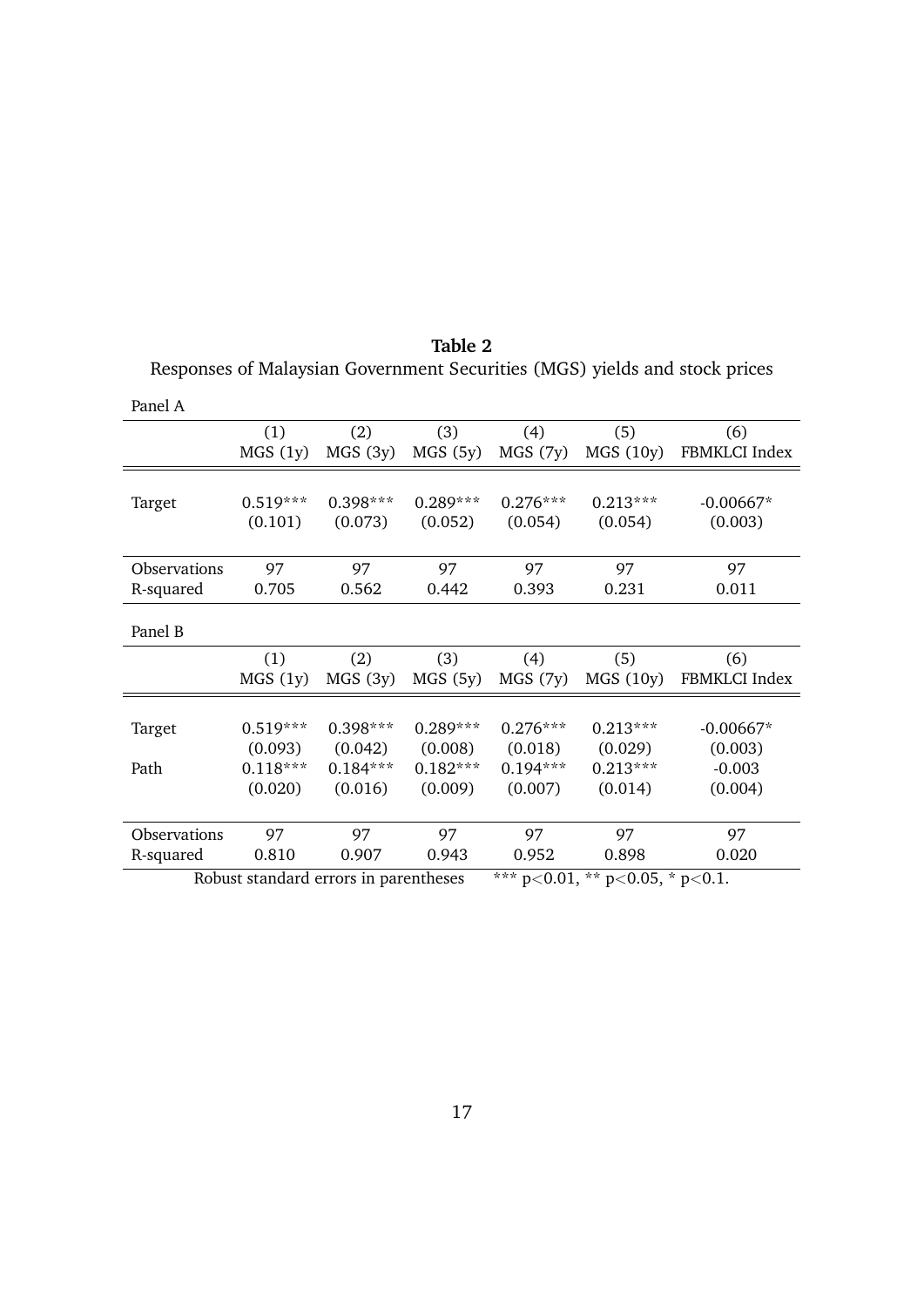(target surprise factor). However, the variation explained by this factor declines sharply as one moves along the yield curve and bottoms up at about 23 percent for the ten-year yield.

The bottom panel of Table 2 presents the estimation results for equation (8) which includes the path factor,  $Z_2$  as an additional regressor. Since the factors are orthogonal, the marginal increase in the explained variation  $(R^2)$  is solely due to the effect of the path factor  $(Z_2)$ . As the maturity increases, the relative contribution of this factor, measured by the increase in  $R^2$  increases. This factor explains around an additional 35 percent of the variation in the movements of the three-year yield. For the yields at longer maturities than three years, the path factor dominates and explains more than 50 percent of the total explainable variation in government bond yields on monetary policy days. The explained variation attributable to this factor reaches about 74 percent of the total explainable variation for ten-year yields.<sup>11</sup> The fact that the effects of the path factor tend to be more sizeable at the longer end of the yield curve is consistent with the domination of that part of the curve by local investors. In the Malaysian fixed income market, historically, non-residents tend to be at the shorter-end of the curve due to preference for more liquid segments for arbitraging purposes although this has been changing in recent years.

Table 2 also includes the responses of the stock market index to the two types of monetary policy factors (see Columns (6) of Panels (A) and (B)). Interestingly, the stock prices measured by the FTSE Bursa Malaysia KLCI (FBMKLCI) Index only responds (negatively) to the target surprise but not to the path surprise. This result is consistent with the findings from Gürkaynak et al. (2005). However, the result in Gürkaynak et al. (2005) on stock prices is overturned in Swanson (2017). Recently, by examining individual stock level responses, Gürkaynak et al. (2019) show that the liability structure and associated cash flow for a firm matters for the response of stock price to monetary policy, especially to the forward guidance. They show that firms that have more cash flow exposure see their stock prices affected more. They also find that stock price reaction depends on the maturity and type of debt issued by the firm, and the forward guidance provided by the Fed. While an analysis of the stock specific

 $11$ We find the same results if we estimate the same regressions for IRS yields.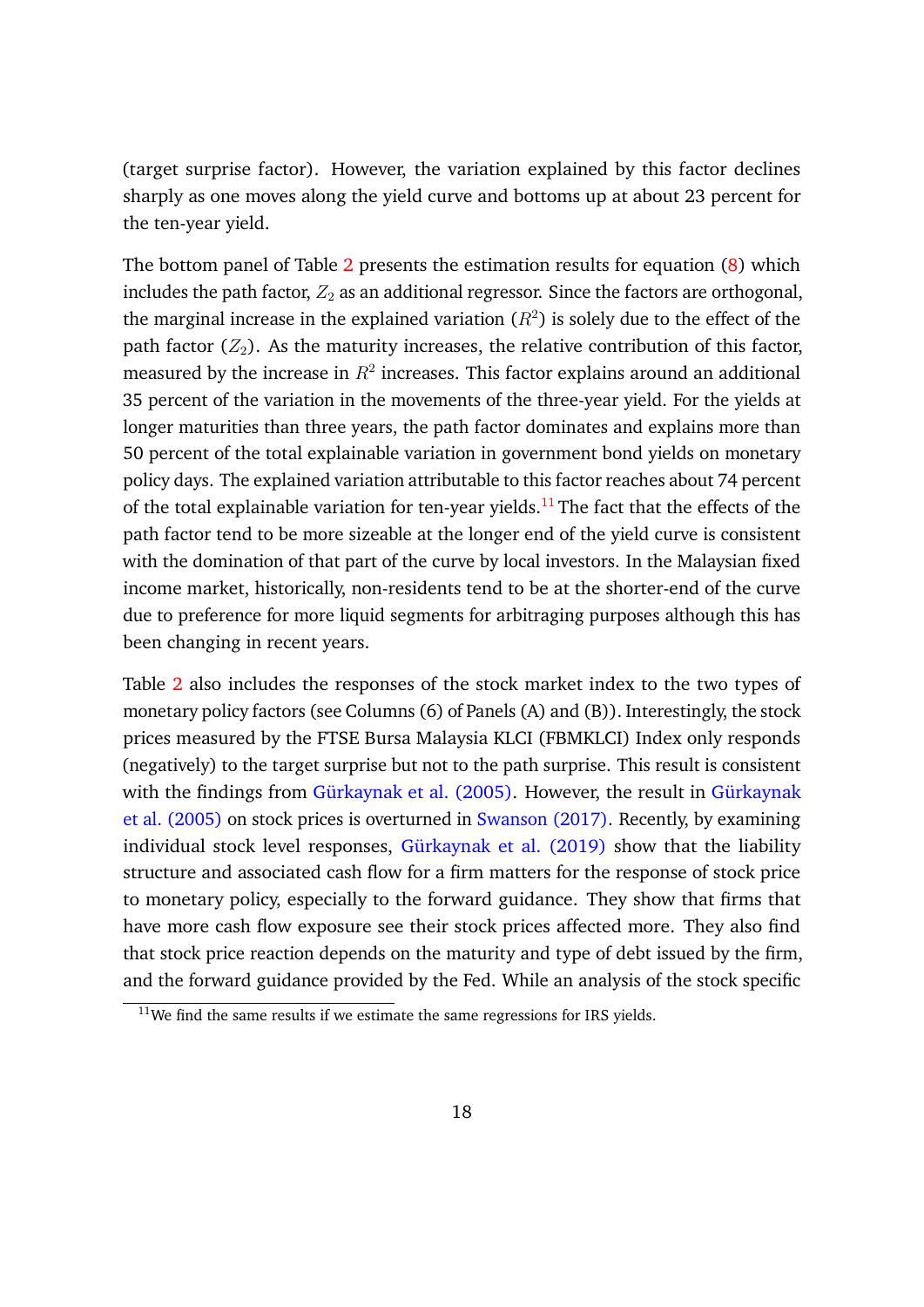responses is beyond the scope of this paper, however, we believe that understanding the role of balance sheets in the transmission of the path factor surprise is important.

We also investigate the differential responses of Government yields whether the OPR announcements involved an actual policy rate change or otherwise. For this, we estimate the following regression:

$$
\Delta y_i^j = \alpha + \beta_1 Z_{1,i} + \beta_2 Z_{2,i} + \beta_3 \mathbf{1} (\Delta OPR \neq 0) +
$$
  

$$
\beta_4 Z_{1,i} \times \mathbf{1} (\Delta OPR \neq 0) + \beta_5 Z_{2,i} \times \mathbf{1} (\Delta OPR \neq 0) + \varepsilon_{i,2}
$$
 (9)

where the indicator variable,  $1(\Delta OPR \neq 0)$  is 1 if the date corresponds to an actual OPR increase or decrease, and 0 if the OPR is left unchanged.

**Table 3** Responses of Malaysian Government Securities (MGS) yields interacted with OPR change

|                             | (1)        | (2)        | (3)         | (4)        | (5)        |
|-----------------------------|------------|------------|-------------|------------|------------|
|                             | MGS(1y)    | MGS(3y)    | MGS(5y)     | MGS(7y)    | MGS(10y)   |
|                             |            |            |             |            |            |
| Target                      | 0.222      | $0.975**$  | $0.842***$  | $0.229*$   | $-0.625**$ |
|                             | (0.311)    | (0.389)    | (0.088)     | (0.124)    | (0.280)    |
| Path                        | $0.084***$ | $0.158***$ | $0.167***$  | $0.190***$ | $0.241***$ |
|                             | (0.021)    | (0.016)    | (0.013)     | (0.011)    | (0.014)    |
| OPR change (dummy)          | 0.005      | 0.001      | 0.004       | $-0.007*$  | $-0.004$   |
|                             | (0.012)    | (0.008)    | (0.003)     | (0.004)    | (0.006)    |
| OPR change (dummy) X Target | 0.308      | $-0.582$   | $-0.556***$ | 0.042      | $0.844***$ |
|                             | (0.325)    | (0.391)    | (0.089)     | (0.125)    | (0.282)    |
| OPR change (dummy) X Path   | $0.093**$  | 0.038      | 0.018       | 0.000      | $-0.039$   |
|                             | (0.042)    | (0.040)    | (0.016)     | (0.016)    | (0.032)    |
|                             |            |            |             |            |            |
| <b>Observations</b>         | 97         | 97         | 97          | 97         | 97         |
| R-squared                   | 0.827      | 0.918      | 0.954       | 0.955      | 0.924      |

In Table 3, we find that the coefficients on the indicator variable are generally statistically insignificant across all maturities of the MGS yields (with the exception of MGS 7y). Likewise, for the interaction term between the path factor and the indicator variable, we find that aside from the 1-year MGS yields, the coefficient is also insignificant across the longer-term maturities. This suggests that the path factor does not move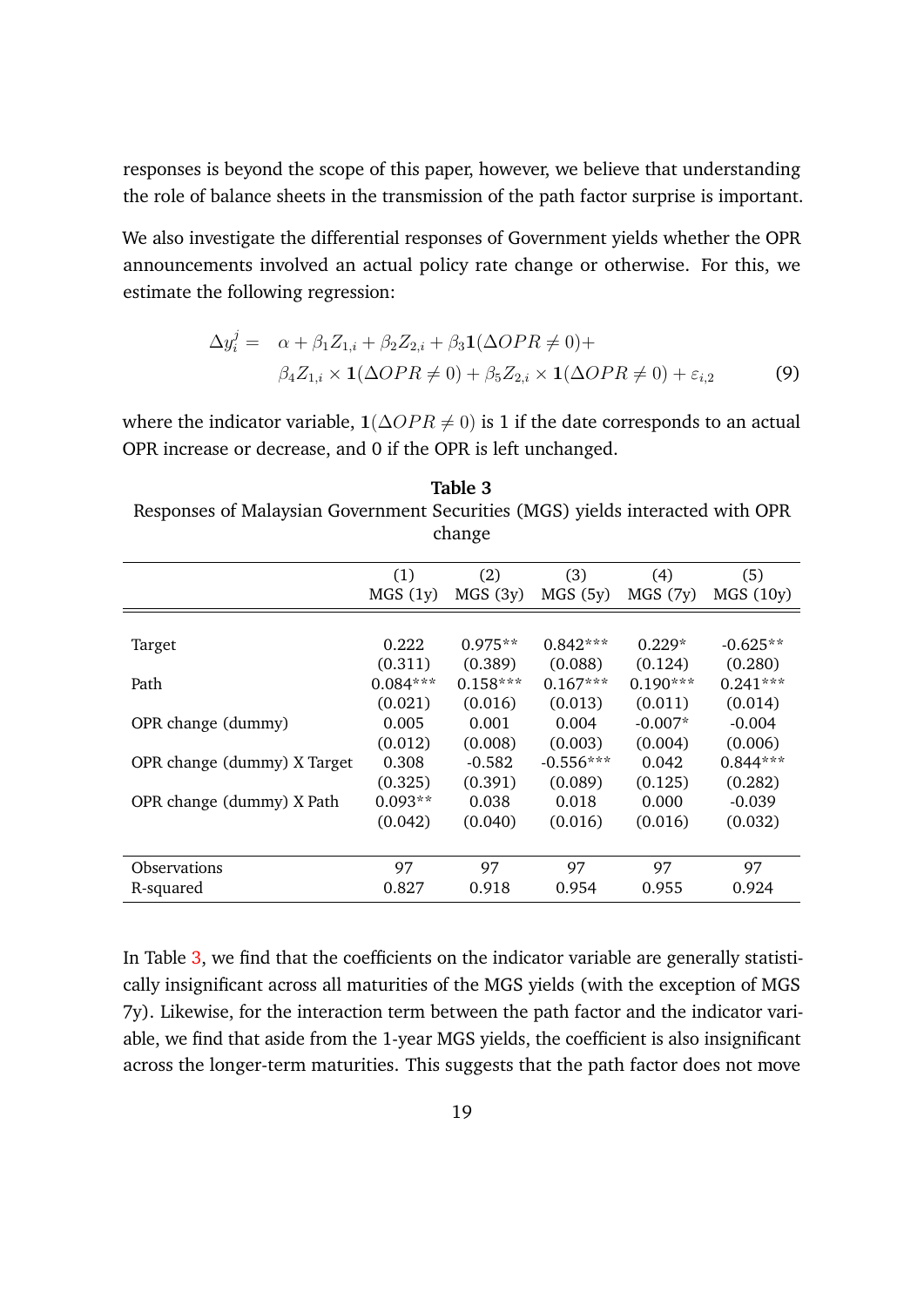differently on dates that correspond to OPR changes. In other words, the information content of the monetary policy statement appears to influence the path factor in the same way regardless of whether the actual decision involves a change in OPR or not.

These results strongly suggest that the path factor is influential in explaining the movements in longer-term interest rates in Malaysia. Although these estimates come from a sample where the monetary policy was not restricted by the effective lower bound, they still suggest that the path factor can affect longer maturity interest rates.

### **4.2 Corporate Bond Yields and Spreads**

We also investigate the impact of the factors on private sector borrowing costs; i.e., on corporate bond yields and spreads similar to Swanson (2017) and Lunsford (2020). As in the US data, noted by Gilchrist et al. (2015), corporate bonds often have the option to be "called" prior to maturity of the bond. Because the monetary policy changes may indeed influence the value of the call option, we would ideally strip out this effect by using yields that are option-a djusted.<sup>12</sup> However, we do not have access to this type of data for Malaysia. Unlike the previous analysis using daily government bond yields, corporate bond yields data are available only at weekly frequency. Therefore, our results are probably not as clear cut as Lunsford (2020).

Specifically, we consider the responses of corporate bond yields of AAA, AA, A, BBB and BB and lower rated bonds with maturities of 3, 5, 7 and 10 years.<sup>13</sup> Table 4 shows the estimates of the target and path factors for corporate yields for AAA-rated corporate bonds. The results for the other lower-rated bonds are shown in Appendix I. We find that the responses of corporate bond yields to be generally more muted compared to those of government bond yields. Our findings are similar to those obtained by Swanson (2017) in his analysis of US corporate bond yields, where he also finds a relatively more muted impact of corporate yields compared to government yields. This

<sup>&</sup>lt;sup>12</sup>Lunsford (2020) uses the Bloomberg Fair Value model for option-adjusted corporate bond yields.

<sup>&</sup>lt;sup>13</sup>In Malaysia, rated bonds are disproportionately skewed towards AAA-, AA- and A-rated bonds, which together make up about half of the total issuance, while another 30 percent comprise government guaranteed bonds which rank above or close to AAA-rated bonds. The rest are mostly unrated bonds, a segment which has grown upon the easing of mandatory rating requirements in January 2015. Bonds that are rated BBB- and lower account for only about 1 percent of total issuance.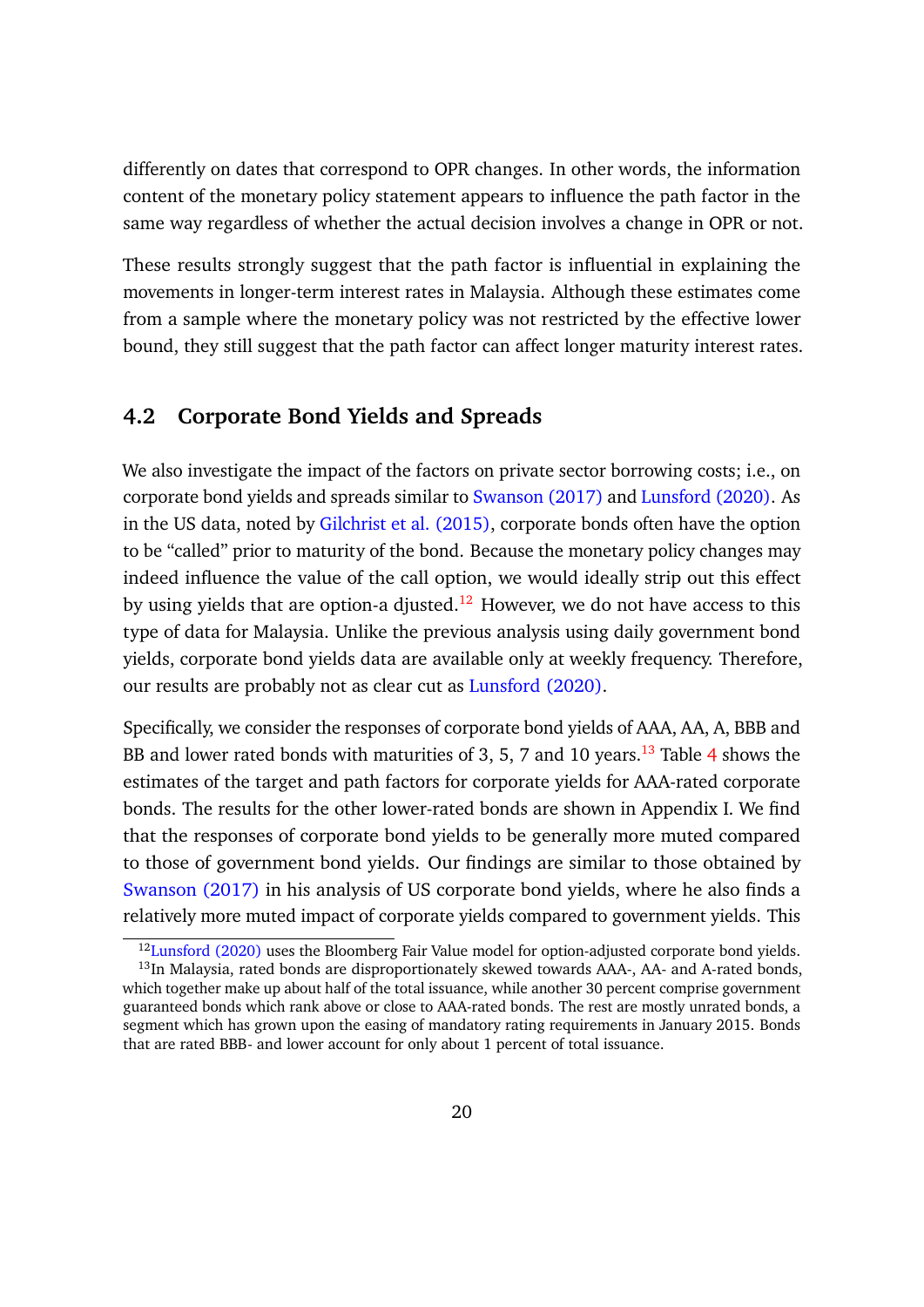is unlike the results obtained by Lunsford (2020) in which the yields of corporate bonds and mortgage backed securities (MBS) have been found to be generally as or more responsive compared to government yields.

| Panel A      |            |            |            |            |
|--------------|------------|------------|------------|------------|
|              | (1)        | (2)        | (3)        | (4)        |
|              | AAA(3y)    | $AAA$ (5y) | AAA (7y)   | AAA(10y)   |
|              |            |            |            |            |
| Target       | $0.170***$ | $0.155***$ | $0.141***$ | $0.134***$ |
|              | (0.037)    | (0.042)    | (0.041)    | (0.042)    |
|              |            |            |            |            |
| Observations | 97         | 97         | 97         | 97         |
| R-squared    | 0.309      | 0.231      | 0.234      | 0.199      |
|              |            |            |            |            |
| Panel B      |            |            |            |            |
|              | (1)        | (2)        | (3)        | (4)        |
|              | AAA(3y)    | AAA (5y)   | AAA (7y)   | AAA (10y)  |
|              |            |            |            |            |
| Target       | $0.170***$ | $0.155***$ | $0.141***$ | $0.134***$ |
|              | (0.033)    | (0.040)    | (0.040)    | (0.042)    |
| Path         | $0.054***$ | $0.049***$ | $0.051***$ | $0.050***$ |
|              | (0.016)    | (0.013)    | (0.015)    | (0.015)    |
|              |            |            |            |            |
| Observations | 97         | 97         | 97         | 97         |
| R-squared    | 0.401      | 0.300      | 0.323      | 0.280      |

**Table 4** Responses of corporate yields (AAA-rated)

Given the combined results from government and corporate bond yields, the implied effect of the path factor on corporate bond spreads (measured as the difference between corporate bond yields and the government bond yields for each corresponding maturity) is negative and significant (Table  $5$ ).<sup>14</sup> As discussed by Swanson (2017), it is worth reiterating that while a decrease in the path factor has caused an increase in

<sup>&</sup>lt;sup>14</sup>Similar results are found for corporate spreads measured by AA less MGS and A less MGS yields of corresponding maturities.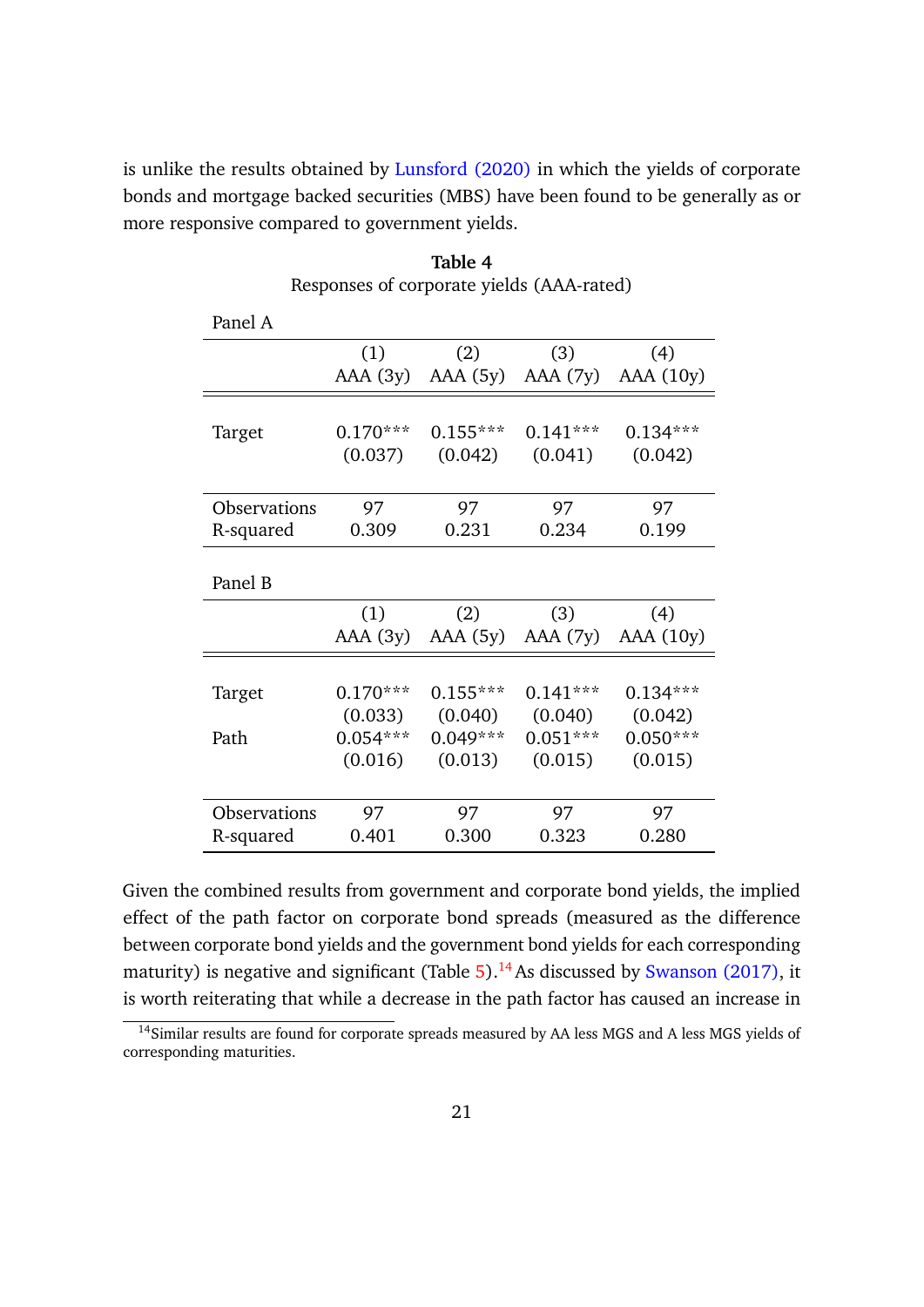corporate bond spreads, it does not mean that the policy is contractionary. As shown in Table 4, corporate bond yields did respond positively to a positive change in the path factor, and so, corporate financing costs would have been lower whenever the path factor decreases.

| Panel A             |                   |                   |                   |                    |
|---------------------|-------------------|-------------------|-------------------|--------------------|
|                     | (1)               | (2)               | (3)               | (4)                |
|                     | AAA less MGS (3y) | AAA less MGS (5y) | AAA less MGS (7y) | AAA less MGS (10y) |
|                     |                   |                   |                   |                    |
| Target              | $-0.140$          | $-0.00277$        | $-0.0358$         | $-0.0453$          |
|                     | (0.136)           | (0.0589)          | (0.0615)          | (0.0580)           |
|                     |                   |                   |                   |                    |
| <b>Observations</b> | 97                | 97                | 97                | 97                 |
| R-squared           | 0.046             | 0.000             | 0.003             | 0.005              |
|                     |                   |                   |                   |                    |
| Panel B             |                   |                   |                   |                    |
|                     | (1)               | (2)               | (3)               | (4)                |
|                     | AAA less MGS (3y) | AAA less MGS (5y) | AAA less MGS (7y) | AAA less MGS (10y) |
|                     |                   |                   |                   |                    |
| Target              | $-0.140$          | $-0.00277$        | $-0.0358$         | $-0.0453$          |
|                     | (0.137)           | (0.0697)          | (0.0805)          | (0.0711)           |
| Path                | $-0.126***$       | $-0.202***$       | $-0.214***$       | $-0.197***$        |
|                     | (0.0423)          | (0.0455)          | (0.0481)          | (0.0456)           |
|                     |                   |                   |                   |                    |
| Observations        | 97                | 97                | 97                | 97                 |
| R-squared           | 0.155             | 0.256             | 0.291             | 0.293              |

| Table 5                                  |  |
|------------------------------------------|--|
| Responses of corporate spreads (AAA-MGS) |  |

Nevertheless, the remaining question is why would the magnitude of the impact on corporate bond yields be less than that observed for government yields. We conjecture that this might be due to the nature of the forward guidance itself. Given that the central bank has not, in the past, explicitly committed itself to an unconditional future policy path (Odyssean-form of forward guidance in the language of Campbell et al. (2012)) but instead, relied more on a Delphic-form of forward guidance, we conjecture that whenever the forward guidance path is reduced, it has often been associated with periods of weaker economic growth and inflation outlook. During those times, the credit risks of firms would also have been higher. As such, even as the forward guidance factor falls, the corporate bond yields would also fall but not by as much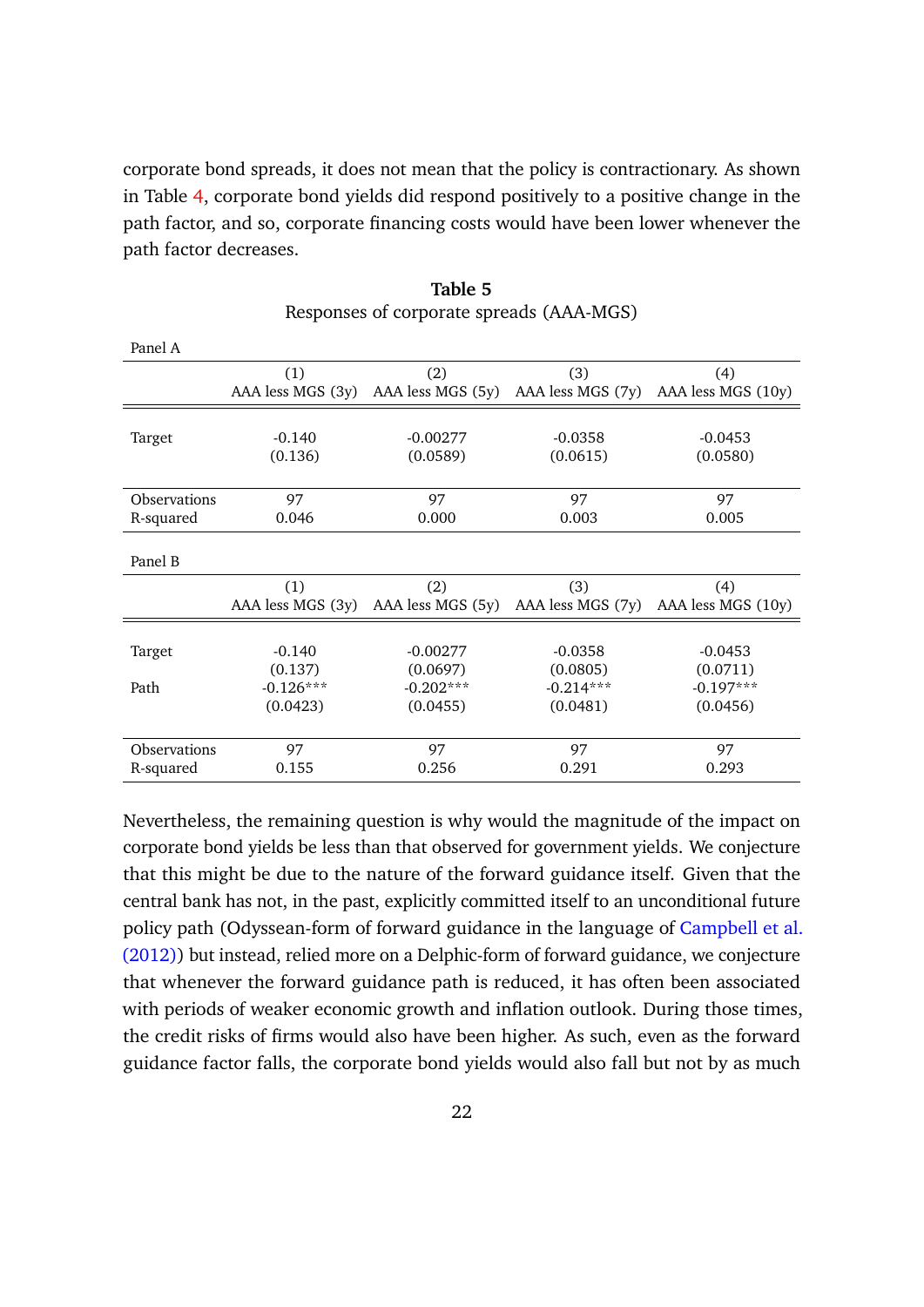because it could have been offset by rising credit risks at the same time. The converse is true as well. When the forward guidance factor increases, it is often associated with more optimistic economic outlook and therefore, declines in credit risks.<sup>15</sup>

## **5 The Persistence of the Path Factor**

In this section, we investigate how persistent the effects of the path factor have been on asset prices.<sup>16</sup> To answer this question we estimate impulse response functions of different asset prices to path factors by using local projections ( Jordà (2005)). Local projections are essentially a series of regressions at different horizons,  $h$ :

$$
y_{t-1+h} = \alpha_h + \beta_h y_{t-1} + \gamma_h Z_{2_t} + \varepsilon_{h,t} \tag{10}
$$

where  $y_t$  is a yield at the close of day  $t,~Z_{2_t}$  is the path factor on announcement day  $t$  that we estimated earlier. The time subscripts  $t$  corresponds to the monetary policy announcement dates, *t-1* denotes the previous business day before the policy announcement. Each forecast horizon  $h$  corresponds to a working day. The parameter of interest  $\gamma_h$ , which is the impulse response itself, is a vector of parameters that may vary across horizons (regressions)  $h$ . The main advantage of estimating impulse responses in local projections a la Jordà (2005) as opposed to a VAR is the robustness to model mis-specification.<sup>17</sup>

<sup>&</sup>lt;sup>15</sup>In addition, we also consider the responses of professional forecasters to the two policy factors. These results are available upon request. Similar to Campbell et al. (2012) and Lunsford (2020), we do not find clear-cut statistically significant results for this analysis. This could be due to a number of reasons. First, the discrepancy between the timing of the survey for forecasts and the monetary policy announcements could mean that other information flows could have contaminated the estimates. Second, related to the first point is that the "central bank information effect" may not be as important (Bauer and Swanson 2020). Third, our methodology could not rule out reverse causality.

<sup>&</sup>lt;sup>16</sup>In several studies conducted on FOMC's unconventional monetary policy measures, there have been generally the sense that the effects of large-scale asset purchases (LSAP) have not been very persistent (Wright (2012), Rogers et al. (2014)) although Swanson (2017) finds some evidence to the contrary.

<sup>&</sup>lt;sup>17</sup>Plagborg-Møller and Wolf (forthcoming) show that the impulse responses from the VARs and the local projections are the same asymptotically. For a more recent treatment of the simplicity and robustness of local projections we refer the readers to Olea and Plagborg-Møller (forthcoming).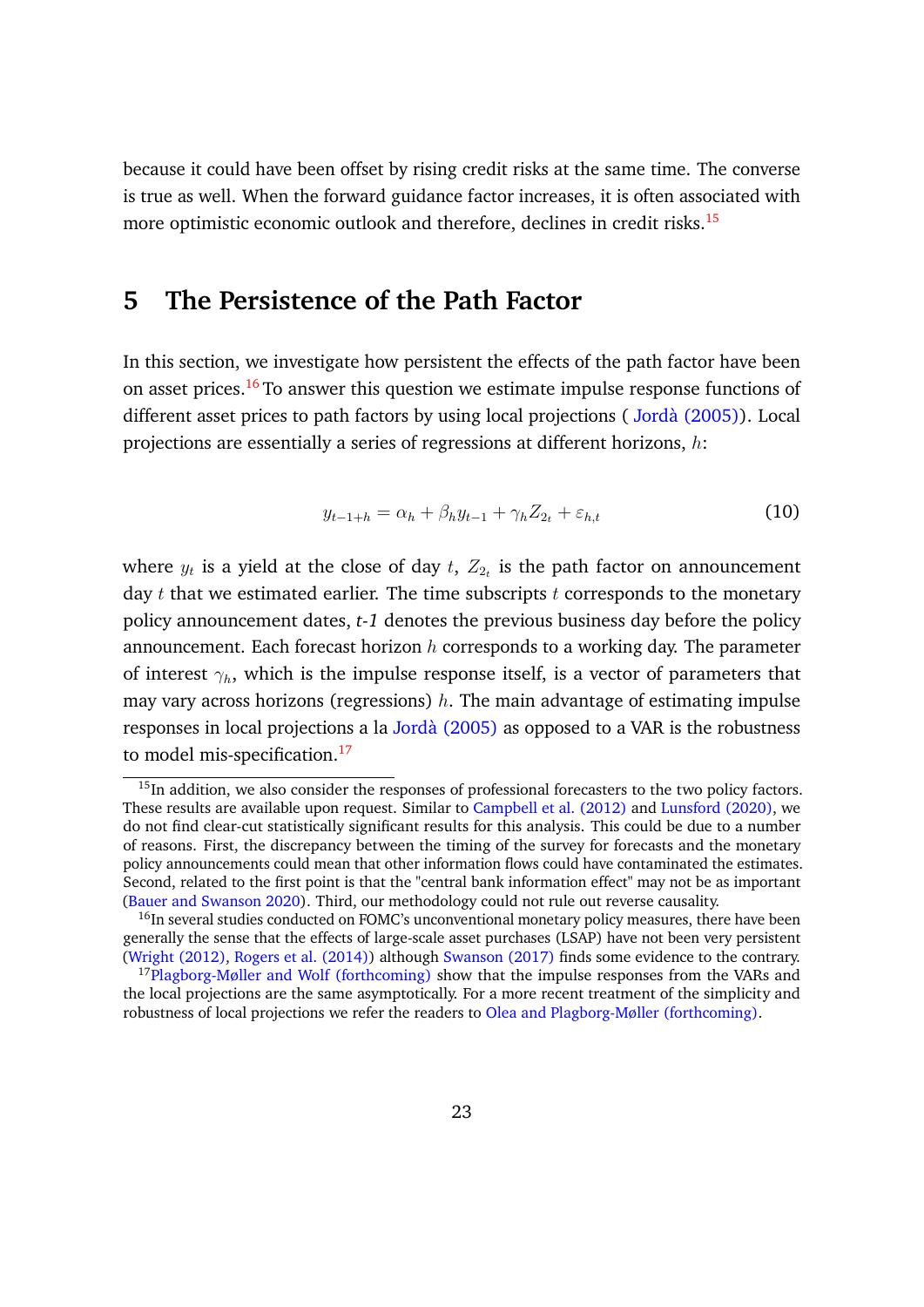Similar to Swanson (2017), we find that the coefficients  $\alpha_h$  and  $\beta_h$  are always close to zero and one, respectively. We then follow Swanson (2017) and impose these coefficients to be zero and one. As a result of these restrictions on  $\alpha_h$  and  $\beta_h$ , equation (10) becomes a regression of the h-day changes in yields,  $y_{t-1+h}$  -  $y_{t-1}$ , on the factors  $Z_{2_t}$ . The impulse responses which are essentially the coefficient estimates of  $\gamma_h$  across forecast horizons  $h$ . We would like to observe if they tend to fall as the number of days past the announcement  $(h)$  increases.<sup>18</sup>

Needless to say that as h increases, in other words as we move away from the announcement day there will be other news that may affect the asset prices and therefore we expect the standard errors for  $\hat{\gamma_h}$  to increase. For example, in a small open economy like Malaysia, the influences of global factors (e.g., global term premium or risk aversion) could play a significant role. These would imply that the error term,  $\epsilon_t^h$  and standard errors surrounding  $\hat{\gamma_h}$  would grow as *h* increases.

Figure 3 shows the results for MGS yields of maturities 1-, 3-, 5-, 7- and 10-years. The solid black lines show the point estimates of the parameter  $\gamma_h$  across different horizons, *h* while the broken thin lines are the corresponding 95% confidence band for each point estimate. The estimated effects of a one percentage point increase in the path factor on the 1-year MGS yields is significantly different from zero for up to around 18 business days. For MGS yields of 3- and 5-year maturities, the effects remain significant for around 23 business days while for MGS yields of 7- and 10-year maturities, they remain significant for around 26 business days. In comparison to the FOMC forward guidance path, Swanson (2017) finds that for the 2-year and 10-year Treasury yields, the effects are statistically significant out to horizons of about 35 days and 40 days respectively.

 $18$ If the shock is observed then the impulse responses can be estimated simply by estimating same equation (equation 10) without other control variables, including the  $y_{t-1}$ . We refer the reader to Jordà (2005) for a more detailed discussion.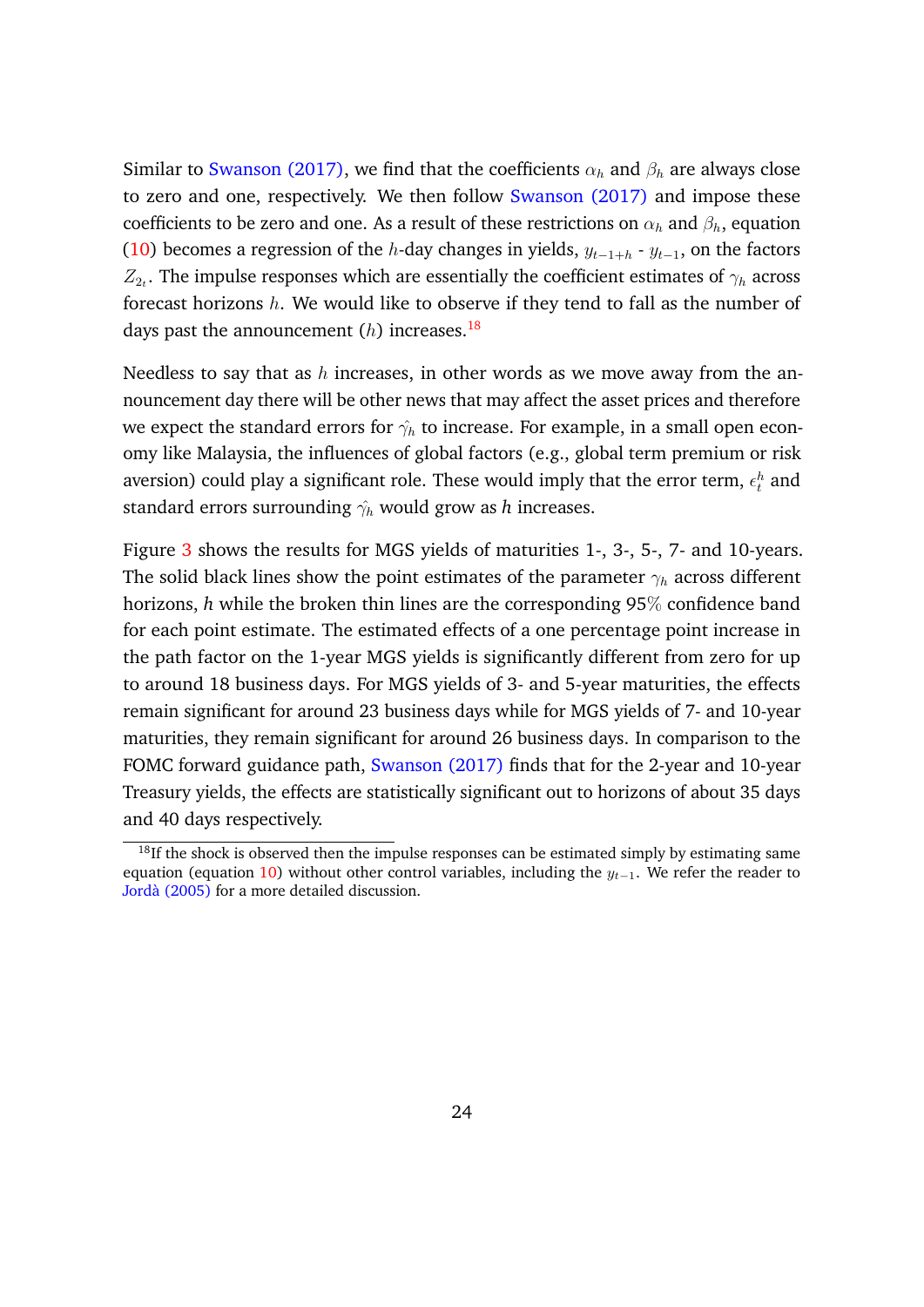

**Figure 3** Effects of Path Factor on 1-,3-,5-,7- and 10-year Malaysian Government Securities yields

It is important to note that in our sample period, BNM has not engaged in unconventional monetary policies in the same form as those undertaken by central banks in the advanced economies. Therefore, any persistence in the path factor would purely be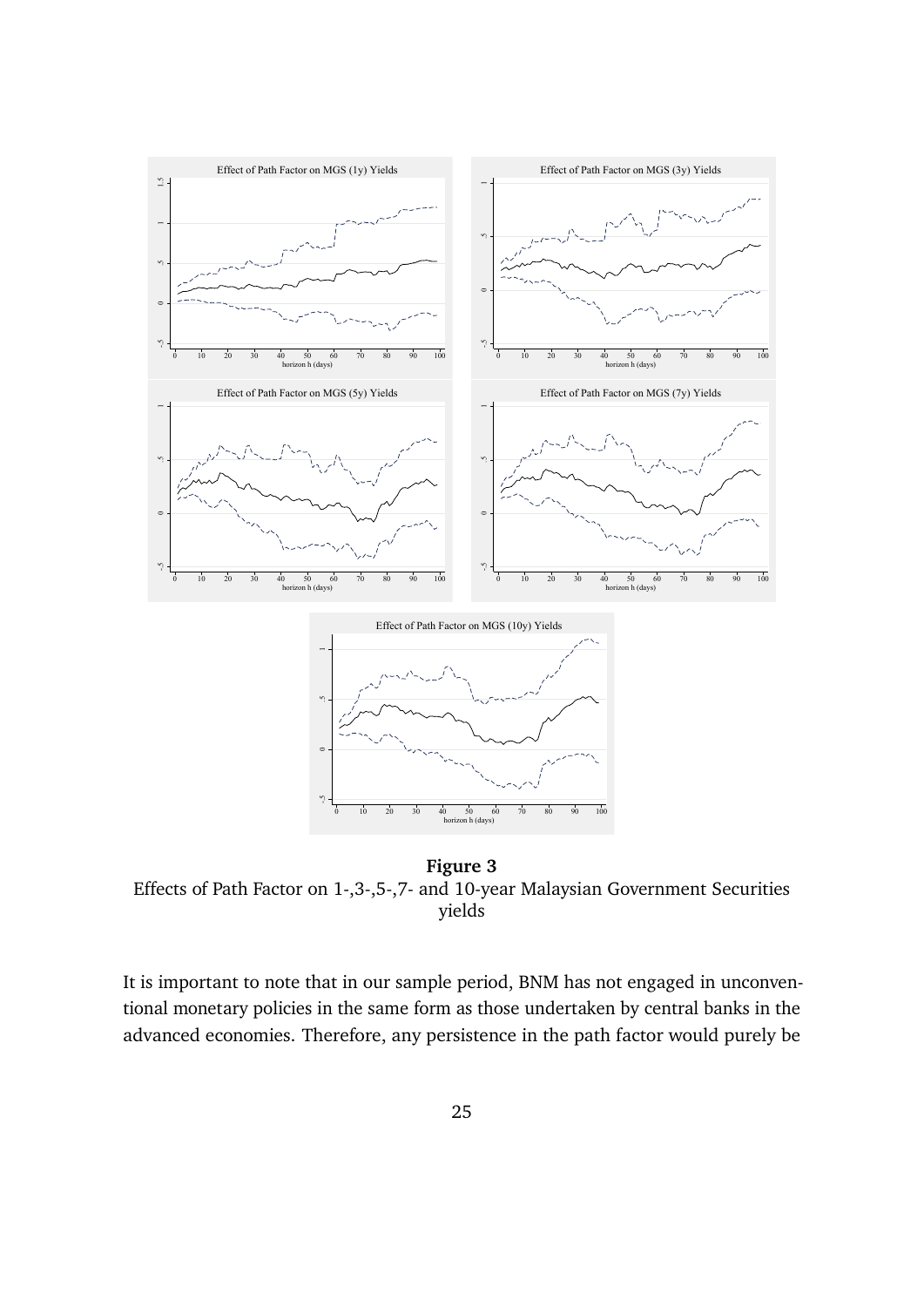the consequence of market participants' perceptions and reactions to BNM's monetary policy statements in its current monetary policy framework.

## **6 Conclusions**

In this paper, we examine the role of monetary policy communication in an emerging market economy, Malaysia. Malaysia is an interesting case study as it is a non-inflation targeting emerging market economy while the extant literature on monetary policy communication has hitherto, been focused primarily on either advanced economies or inflation targeting economies.

Our paper has a number of important findings. First, there is indeed a path factor embedded in the markets responses on days of monetary policy announcement by BNM. Second, the variation in the path factor appears to be related to the wording of the policy statements. Third, the path factor has a strong influence on long-term government and corporate bond yields, as well as spreads. The impact of longer-term Government yields persists for up to around 25 working days.

Our results show that even without deviating from the current monetary policy framework, it may be possible for the current communication strategy of the Bank to potentially strengthen the persistence of the effects of the path factor. Given that market participants have inferred the future policy stance from policy statements, there may be room for policy-makers to make greater use of this tool. This has provided an environment of policy predictability that has helped to shape market expectations accordingly.

There are some remaining challenges for broad monetary policy conduct arising from our findings. There are several issues that may inhibit the power of forward guidance by the central bank from achieving its intended outcome. Based on a survey by Moessner et al. (2017), they find that in practice, forward guidance is mostly conditional, that is central banks generally do not provide commitment in their communication. The practical concern is how to ensure that the conditionality can be best communicated without being misinterpreted by the market. In addition, there are further challenges associated with communication during periods of great uncertainty. While there is a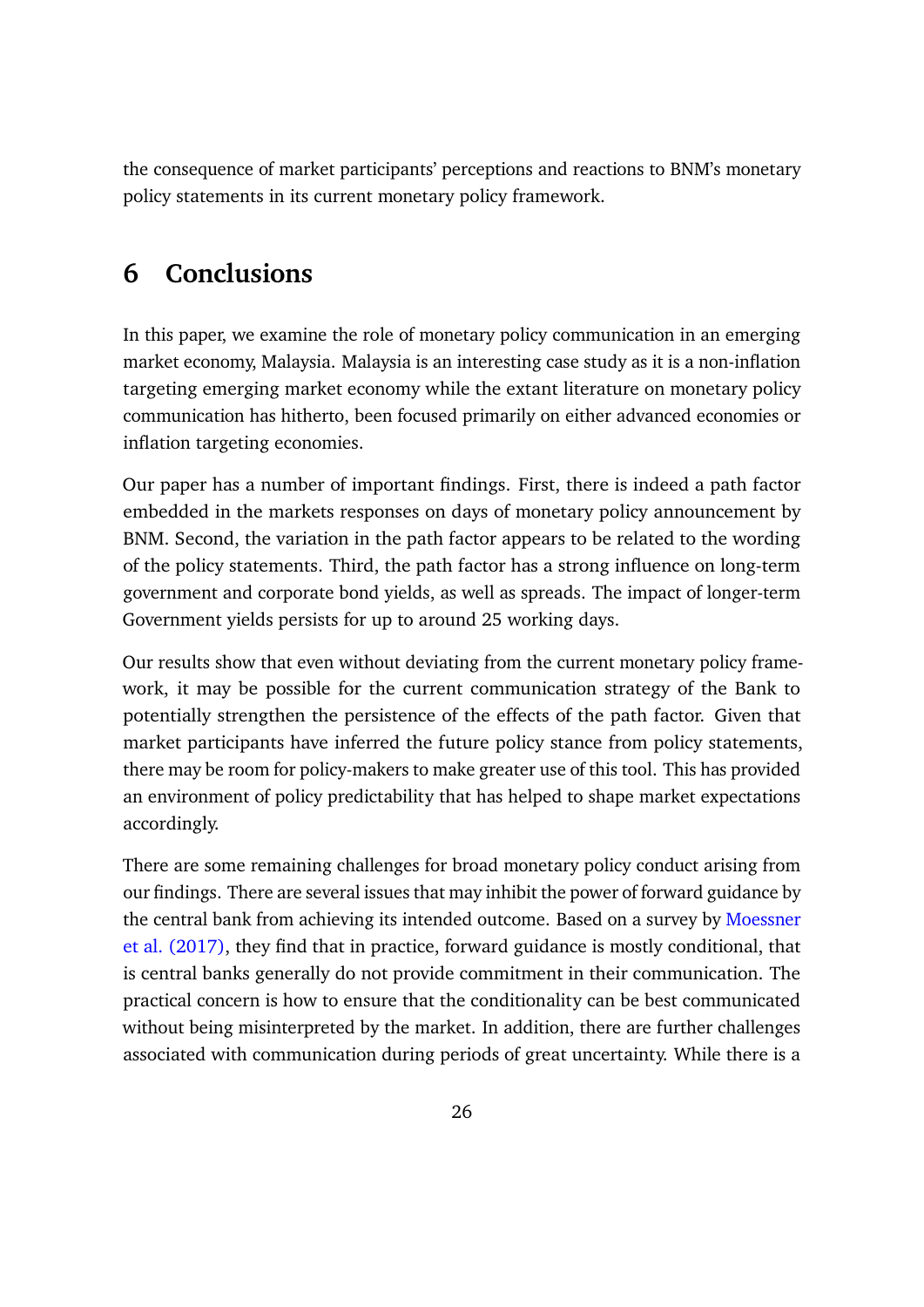greater need for guidance during periods of uncertainty, it would be more challenging to prescribe guidance in these times. Notably, the recent paper by Campbell et al. (2019) highlights some of the effects should the central bank fail to communicate clearly and credibly. Specifically, they find that miscommunication could lead to sizable macroeconomic volatility. This concern could explain why central banks can be reticent when uncertainties are high. This does not, however, mean that central banks should eliminate forward guidance altogether. Rather, the lesson is that there are clear benefits for central banks to invest in developing effective communication. While there is no fixed prescription for every central bank or scenario, experiences from other countries have shown that features of a successful communication strategy would include elements such as clarity in objectives and trade-offs, as well as leveraging on broader communication platforms (e.g., minutes of decision meetings and press conferences following decisions).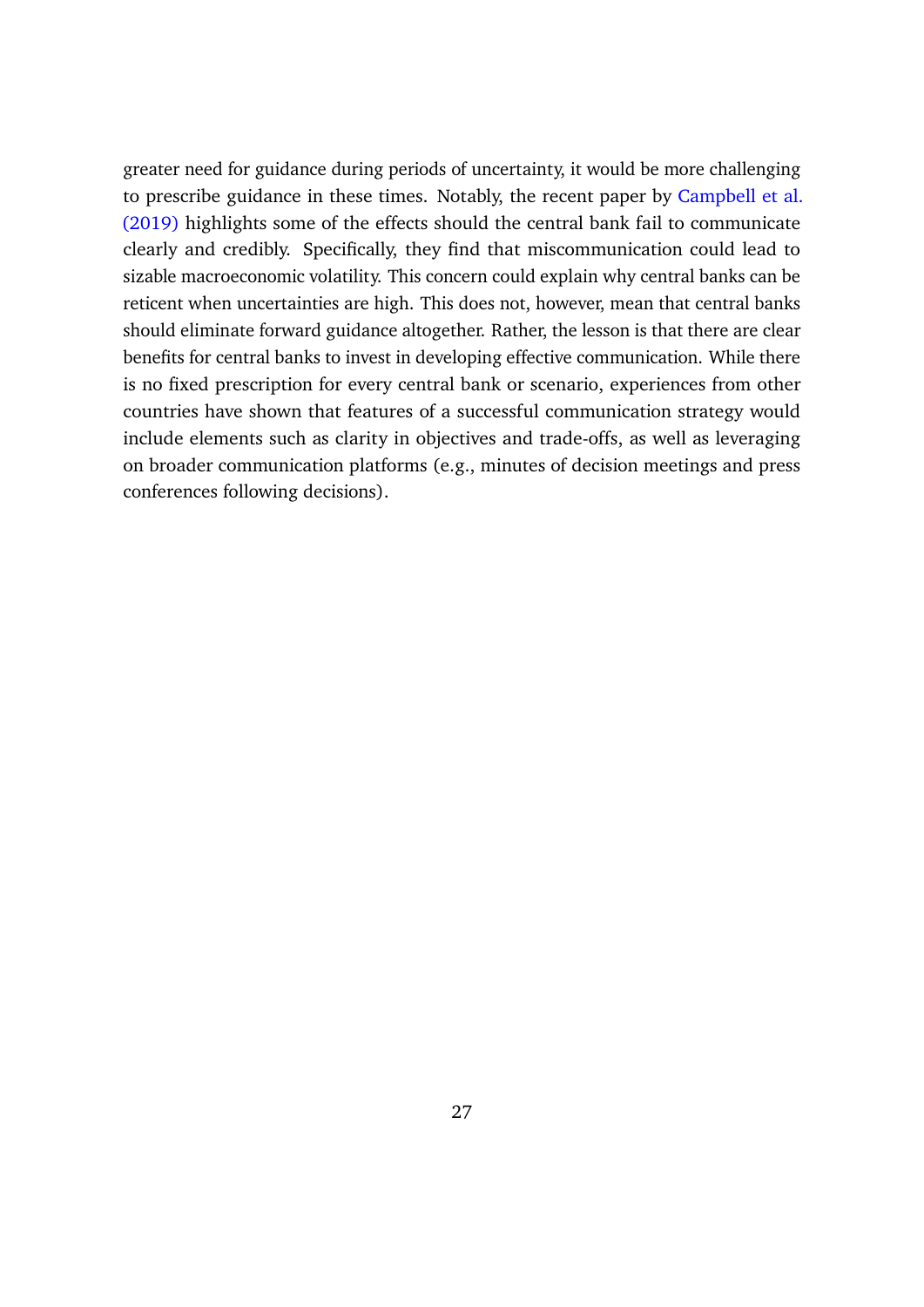## **References**

- Angeletos, George-Marios, and Chen Lian. 2018. "Forward Guidance without Common Knowledge". *American Economic Review* 108, no. 9 (): 2477–2512. https://ideas.repec.org/a/ aea/aecrev/v108y2018i9p2477-2512.html.
- Bassetto, Marco. 2019. "Forward guidance: Communication, commitment, or both?" *Journal of Monetary Economics* 108 (C): 69–86. doi:10.1016/j.jmoneco.2019.08. https://ideas. repec.org/a/eee/moneco/v108y2019icp69-86.html.
- Bauer, Michael D., and Eric T. Swanson. 2020. *The Fed's Response to Economic News Explains the "Fed Information Effect" NBER Working Papers 27013. National Bureau of* Economic Research, Inc. https://ideas.repec.org/p/nbr/nberwo/27013.html.
- Bernanke, Ben S., and Kenneth N. Kuttner. 2005. "What Explains the Stock Market's Reaction to Federal Reserve Policy?" *Journal of Finance* 60, no. 3 (): 1221–1257. https://ideas. repec.org/a/bla/jfinan/v60y2005i3p1221-1257.html.
- Blinder, Alan S., et al. 2008. "Central Bank Communication and Monetary Policy: A Survey of Theory and Evidence". *Journal of Economic Literature* 46, no. 4 (): 910–945. https : //ideas.repec.org/a/aea/jeclit/v46y2008i4p910-45.html.
- Brand, Claus, Daniel Buncic, and Jarkko Turunen. 2010. "The Impact of ECB Monetary Policy Decisions and Communication on the Yield Curve". *Journal of the European Economic Association* 8, no. 6 (): 1266–1298. https://ideas.repec.org/a/tpr/jeurec/v8y2010i6p1266- 1298.html.
- Brubakk, Leif, Saskia ter Ellen, and Hong Xu. 2017. *Forward guidance through interest rate projections: does it work?* Working Paper. Norges Bank. https://ideas.repec.org/p/bno/ worpap/2017\_06.html.
- Campbell, Jeffrey R., et al. 2012. "Macroeconomic Effects of Federal Reserve Forward Guidance". *Brookings Papers on Economic Activity* 43 (1 (Spring): 1–80. https://ideas.repec. org/a/bin/bpeajo/v43y2012i2012-01p1-80.html.
- Campbell, Jeffrey R., et al. 2019. "The limits of forward guidance". *Journal of Monetary Economics* 108 (C): 118–134. https://ideas.repec.org/a/eee/moneco/v108y2019icp118- 134.html.
- Cragg, John G., and Stephen Donald. 1997. "Inferring the rank of a matrix". *Journal of Econometrics* 76 (1-2): 223–250. https://EconPapers.repec.org/RePEc:eee:econom:v: 76:y:1997:i:1-2:p:223-250.
- Detmers, Gunda-Alexandra, Özer Karagedikli, and Richhild Moessner. 2018. *Quantitative or qualitative forward guidance: Does it matter?* BIS Working Papers 742. Bank for International Settlements. https://ideas.repec.org/p/bis/biswps/742.html.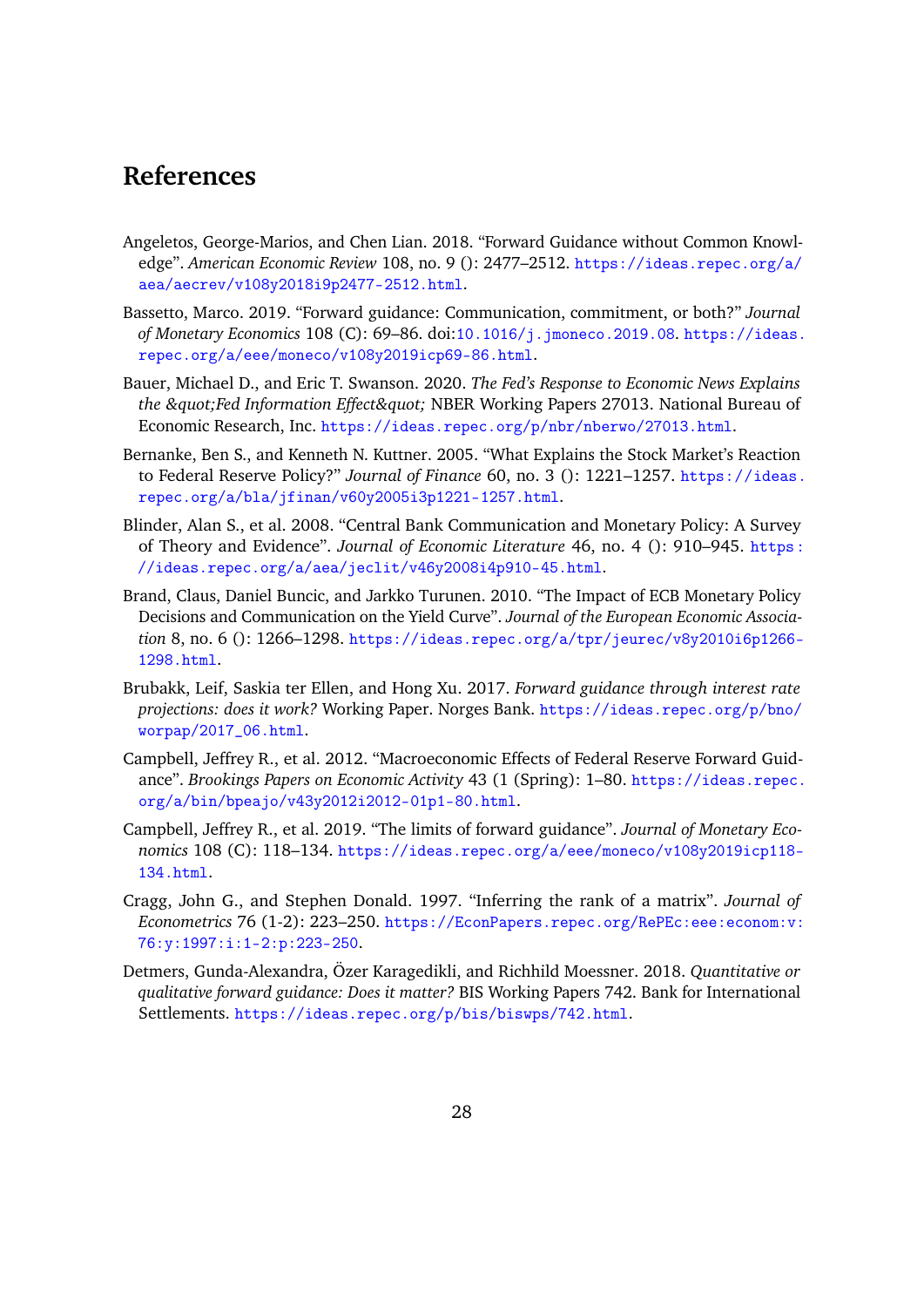- Eggertsson, Gauti B., and Michael Woodford. 2003. "The Zero Bound on Interest Rates and Optimal Monetary Policy". *Brookings Papers on Economic Activity* 34 (1): 139–235. https: //ideas.repec.org/a/bin/bpeajo/v34y2003i2003-1p139-235.html.
- Garcia-Herrero, Alicia, Eric Girardin, and Enestor Dos Santos. 2017. "Do as I Do, and Also as I Say: Monetary Policy Impact on Brazil's Financial Markets". *Economía Journal* 0, no. Spring 20 (): 65–92. https://ideas.repec.org/a/col/000425/015505.html.
- Gertler, Mark. 2017. *Rethinking the Power of Forward Guidance: Lessons from Japan*. Working Paper, Working Paper Series 23707. National Bureau of Economic Research. doi:10.3386/ w23707. http://www.nber.org/papers/w23707.
- Gertler, Mark, and Peter Karadi. 2015. "Monetary Policy Surprises, Credit Costs, and Economic Activity". *American Economic Journal: Macroeconomics* 7, no. 1 (): 44–76. doi:10.1257/mac. 20130329. https://www.aeaweb.org/articles?id=10.1257/mac.20130329.
- Gilchrist, Simon, David López-Salido, and Egon Zakrajšek. 2015. "Monetary Policy and Real Borrowing Costs at the Zero Lower Bound". *American Economic Journal: Macroeconomics* 7, no. 1 (): 77–109. https://ideas.repec.org/a/aea/aejmac/v7y2015i1p77-109.html.
- Gürkaynak, Refet S. 2005. *Using federal funds futures contracts for monetary policy analysis*. Finance and Economics Discussion Series 2005-29. Board of Governors of the Federal Reserve System. https://ideas.repec.org/p/fip/fedgfe/2005-29.html.
- Gürkaynak, Refet S., Gokce Karasoy Can, and Sang Seok Lee. 2019. *Stock Market's Assessment of Monetary Policy Transmission: The Cash Flow Effect*. CEPR Discussion Papers 14017. C.E.P.R. Discussion Papers. https://ideas.repec.org/p/cpr/ceprdp/14017.html.
- Gürkaynak, Refet S, Brian Sack, and Eric Swanson. 2005. "Do Actions Speak Louder Than Words? The Response of Asset Prices to Monetary Policy Actions and Statements". *International Journal of Central Banking* 1, no. 1 (). https://ideas.repec.org/a/ijc/ijcjou/ y2005q2a2.html.
- Jordà, Òscar. 2005. "Estimation and Inference of Impulse Responses by Local Projections". *American Economic Review* 95, no. 1 (): 161–182. https://ideas.repec.org/a/aea/ aecrev/v95y2005i1p161-182.html.
- Kuttner, Kenneth N. 2001. "Monetary policy surprises and interest rates: Evidence from the Fed funds futures market". *Journal of Monetary Economics* 47, no. 3 (): 523–544. https: //ideas.repec.org/a/eee/moneco/v47y2001i3p523-544.html.
- Lunsford, Kurt G. 2020. "Policy Language and Information Effects in the Early Days of Federal Reserve Forward Guidance". *American Economic Review* 110, no. 9 (): 2899–2934. doi:10. 1257/aer.20181721. https://www.aeaweb.org/articles?id=10.1257/aer.20181721.
- Moessner, Richhild, David-Jan Jansen, and Jakob de Haan. 2017. "Communication About Future Policy Rates In Theory And Practice: A Survey". *Journal of Economic Surveys* 31, no. 3 (): 678–711. https://ideas.repec.org/a/bla/jecsur/v31y2017i3p678-711.html.
- Natvik, Gisle, Dagfinn Rime, and Olav Syrstad. 2019. "Does Publication of Interest Rate Paths Provide Guidance?" *Journal of International Money and Finance* 103 (): 102–123. doi:10.1016/j.jimonfin.2019.102123.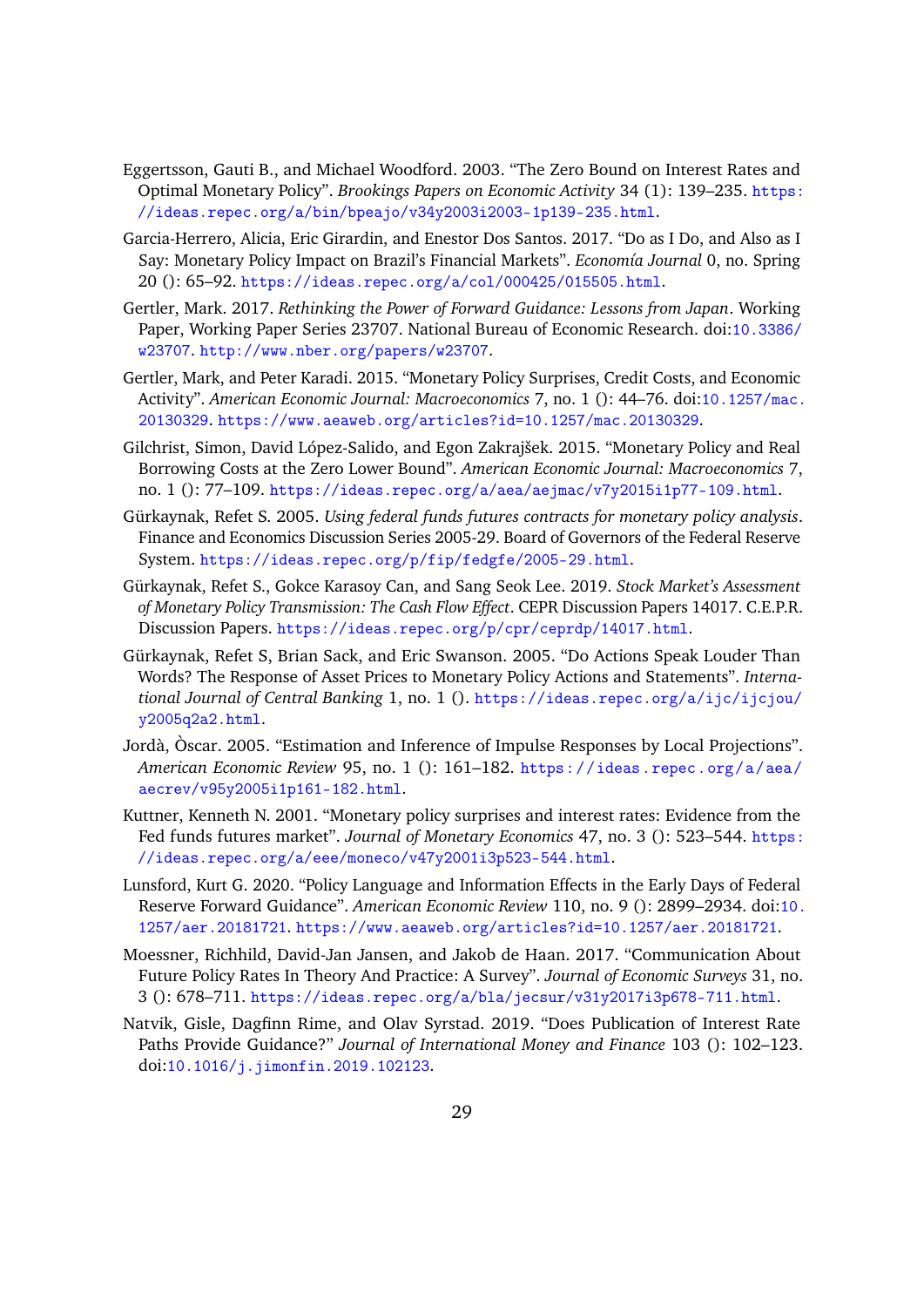- Olea, José Luis Montiel, and Mikkel Plagborg-Møller. Forthcoming. "Local Projection Inference is Simpler and More Robust Than You Think". *Econometrica*. https://scholar.princeton. edu/sites/default/files/lp\_inference.pdf.
- Pescatori, Andrea. 2018. *Central Bank Communication and Monetary Policy Surprises in Chile*. IMF Working Papers 18/156. International Monetary Fund. https://EconPapers.repec. org/RePEc:imf:imfwpa:18/156.
- Plagborg-Møller, Mikkel, and Christian K. Wolf. Forthcoming. "Local Projections and VARs Estimate the Same Impulse Responses". *Econometrica*. https://www.econometricsociety. org/system/files/17813-3\_0.pdf.
- Rey, Hélène. 2015. *Dilemma not Trilemma: The Global Financial Cycle and Monetary Policy Independence*. CEPR Discussion Papers 10591. C.E.P.R. Discussion Papers. https://ideas. repec.org/p/cpr/ceprdp/10591.html.
- Rogers, John H., Chiara Scotti, and Jonathan H. Wright. 2014. *Evaluating Asset-Market Effects of Unconventional Monetary Policy: A Cross-Country Comparison*. International Finance Discussion Papers 1101. Board of Governors of the Federal Reserve System (U.S.) https: //ideas.repec.org/p/fip/fedgif/1101.html.
- Swanson, Eric T. 2017. *Measuring the Effects of Federal Reserve Forward Guidance and Asset Purchases on Financial Markets*. NBER Working Papers. National Bureau of Economic Research, Inc. https://ideas.repec.org/p/nbr/nberwo/23311.html.
- Woodford, Michael. 2005. *Central bank communication and policy effectiveness*. Tech. rep. National Bureau of Economic Research.
- Wright, Jonathan H. 2012. "What does Monetary Policy do to Long-term Interest Rates at the Zero Lower Bound?\*". *The Economic Journal* 122 (564): F447–F466. https : / / onlinelibrary.wiley.com/doi/abs/10.1111/j.1468-0297.2012.02556.x.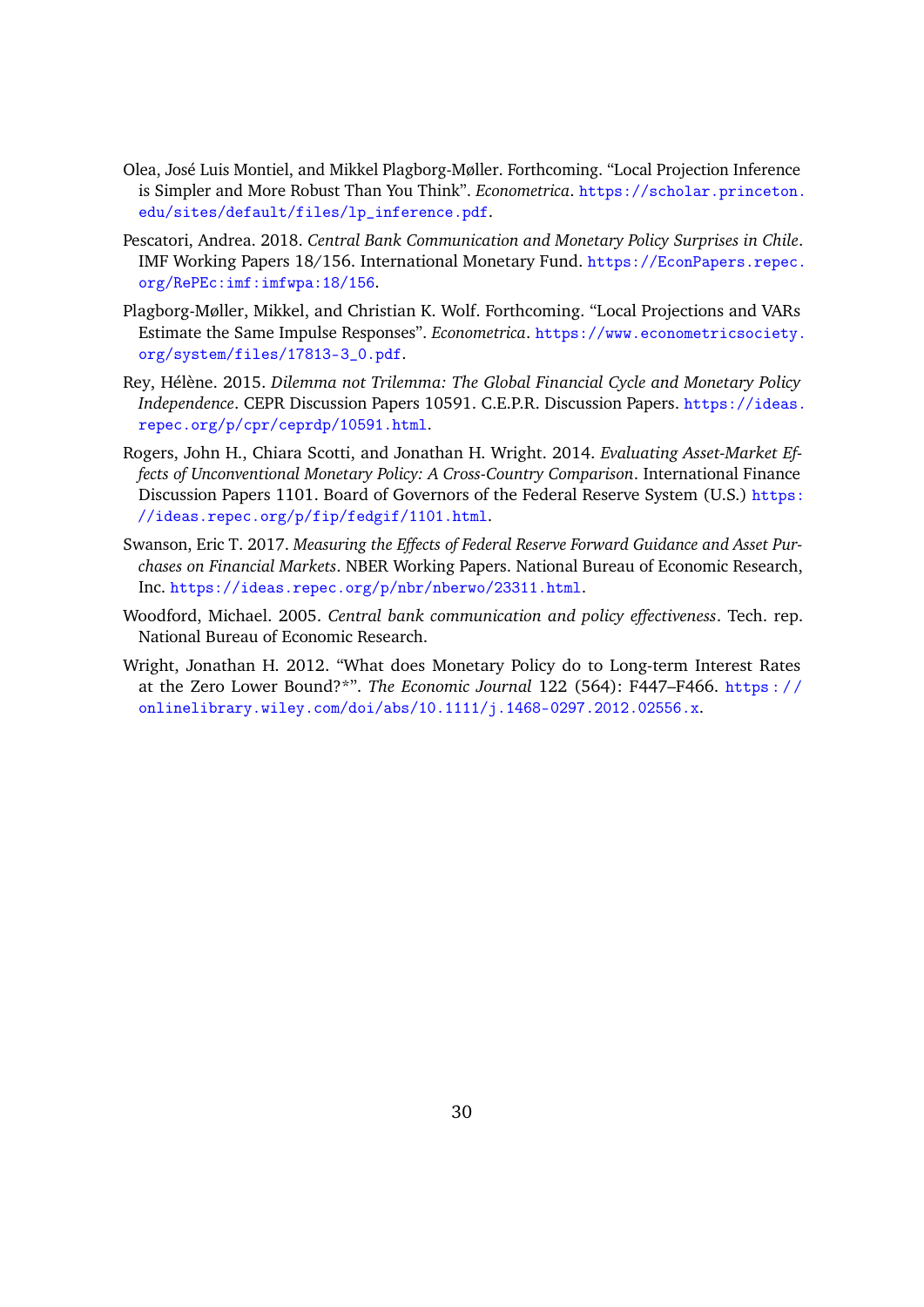# **A Appendix I**

|                     | (1)                     | (2)                     | (3)                     | (4)                     |
|---------------------|-------------------------|-------------------------|-------------------------|-------------------------|
|                     | AA $(3y)$               | AA(5y)                  | AA (7y)                 | AA (10y)                |
| Target              | $0.167***$              | $0.162***$              | $0.154***$              | $0.125***$              |
|                     | (0.0235)                | (0.0358)                | (0.0337)                | (0.0324)                |
| Observations        | 97                      | 97                      | 97                      | 97                      |
| R-squared           | 0.390                   | 0.322                   | 0.274                   | 0.169                   |
| Panel B             |                         |                         |                         |                         |
|                     | (1)                     | (2)                     | (3)                     | (4)                     |
|                     | AA $(3y)$               | AA (5y)                 | AA (7y)                 | AA (10y)                |
|                     |                         |                         |                         |                         |
| Target              | $0.167***$              | $0.162***$              | $0.154***$              | $0.125***$              |
|                     | (0.0217)<br>$0.0374***$ | (0.0340)<br>$0.0544***$ | (0.0334)<br>$0.0548***$ | (0.0336)<br>$0.0531***$ |
|                     |                         | (0.0103)                | (0.0115)                | (0.0144)                |
| Path                | (0.0101)                |                         |                         |                         |
| <b>Observations</b> | 97                      | 97                      | 97                      | 97                      |

| Table 6                                  |
|------------------------------------------|
| Responses of corporate yields (AA-rated) |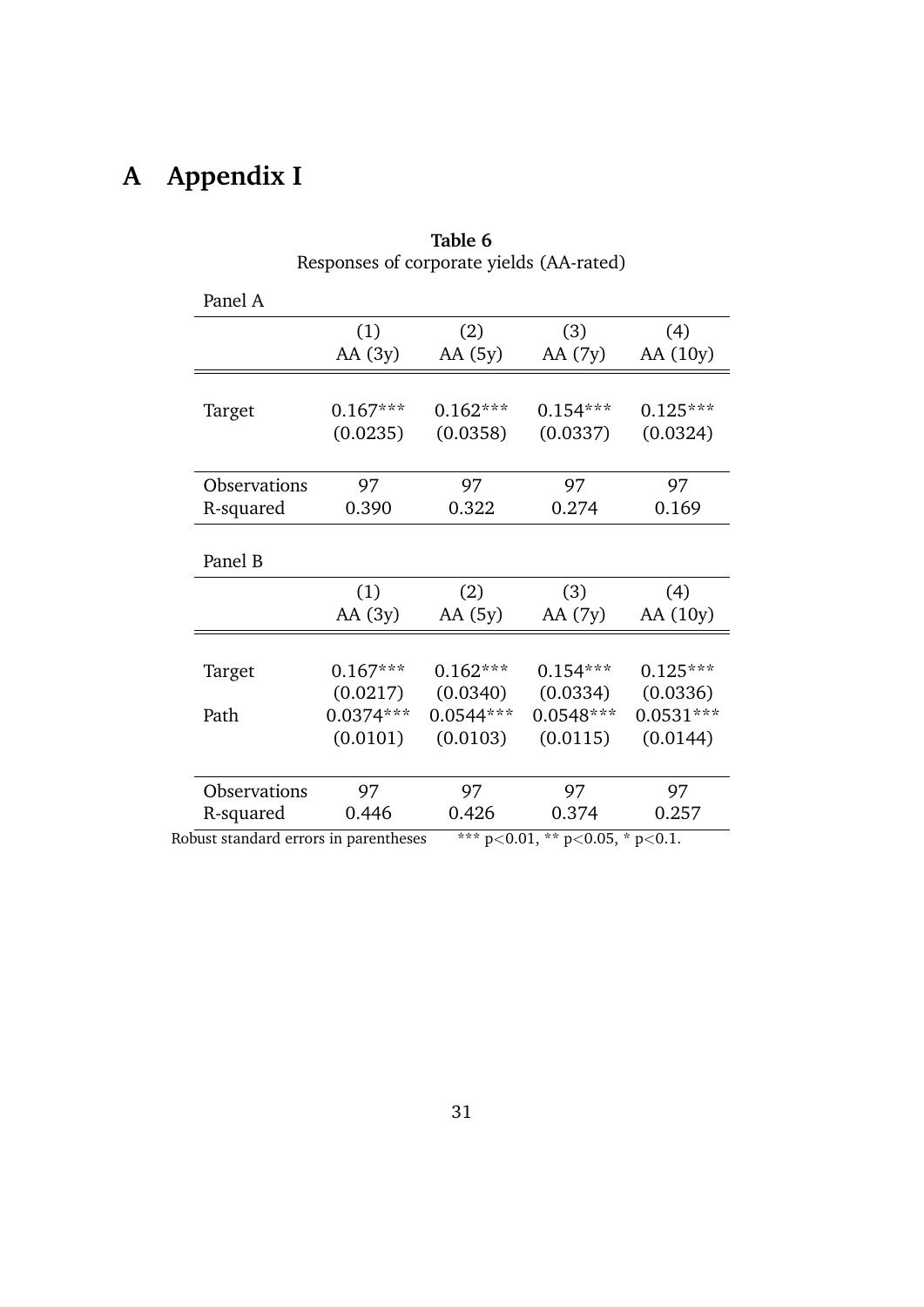| Table 7                                 |  |
|-----------------------------------------|--|
| Responses of corporate yields (A-rated) |  |

| Panel A             |            |            |           |           |
|---------------------|------------|------------|-----------|-----------|
|                     | (1)        | (2)        | (3)       | (4)       |
|                     | A(3y)      | A(5y)      | A(7y)     | A(10y)    |
| Target              | $0.164***$ | 0.0485     | $-0.0309$ | $-0.0179$ |
|                     | (0.0382)   | (0.0487)   | (0.0987)  | (0.0849)  |
| <b>Observations</b> | 97         | 97         | 97        | 97        |
| R-squared           | 0.138      | 0.007      | 0.001     | 0.000     |
| Panel B             |            |            |           |           |
|                     | (1)        | (2)        | (3)       | (4)       |
|                     | A(3y)      | A(5y)      | A(7y)     | A(10y)    |
| Target              | $0.164***$ | 0.0485     | $-0.0309$ | $-0.0179$ |
|                     | (0.0398)   | (0.0426)   | (0.0845)  | (0.0717)  |
| Path                | $0.0501*$  | $0.0722**$ | $0.109**$ | $0.120**$ |
|                     | (0.0296)   | (0.0351)   | (0.0508)  | (0.0554)  |
| Observations        | 97         | 97         | 97        | 97        |
| R-squared           | 0.175      | 0.050      | 0.054     | 0.025     |
|                     |            |            |           |           |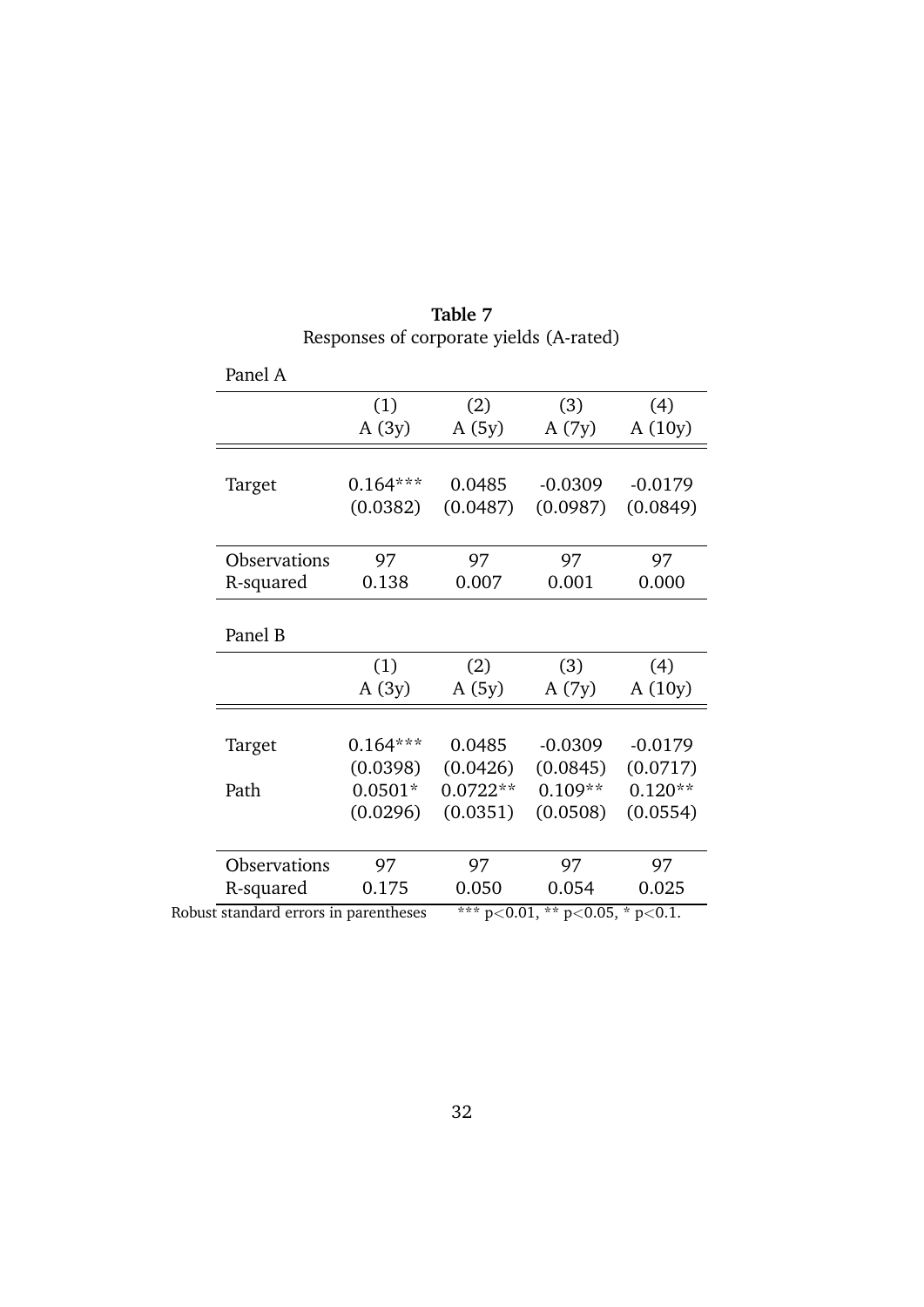|              | (1)<br>BBB(3y)      | (2)<br>BBB(5y)       | (3)<br>BBB (7y)      | (4)<br><b>BBB</b> (10y)                           |
|--------------|---------------------|----------------------|----------------------|---------------------------------------------------|
|              |                     |                      |                      |                                                   |
| Target       | 0.055               | 0.003                | 0.041                | $-0.006$                                          |
|              | (0.060)             | (0.107)              | (0.122)              | (0.167)                                           |
| Observations | 97                  | 97                   | 97                   | 97                                                |
| R-squared    | 0.003               | 0.000                | 0.001                | 0.000                                             |
| Panel B      |                     |                      |                      |                                                   |
|              | (1)<br>BBB(3y)      | (2)<br>BBB(5y)       | (3)<br>BBB (7y)      | (4)                                               |
|              |                     |                      |                      | <b>BBB</b> (10y)                                  |
| Target       | 0.055               | 0.003                | 0.041                |                                                   |
|              | (0.050)             | (0.088)              | (0.096)              |                                                   |
| Path         | $0.083*$<br>(0.050) | $0.153**$<br>(0.069) | $0.183**$<br>(0.079) |                                                   |
| Observations | 97                  | 97                   | 97                   | $-0.006$<br>(0.141)<br>$0.225**$<br>(0.106)<br>97 |

**Table 8** Responses of corporate yields (BBB-rated)